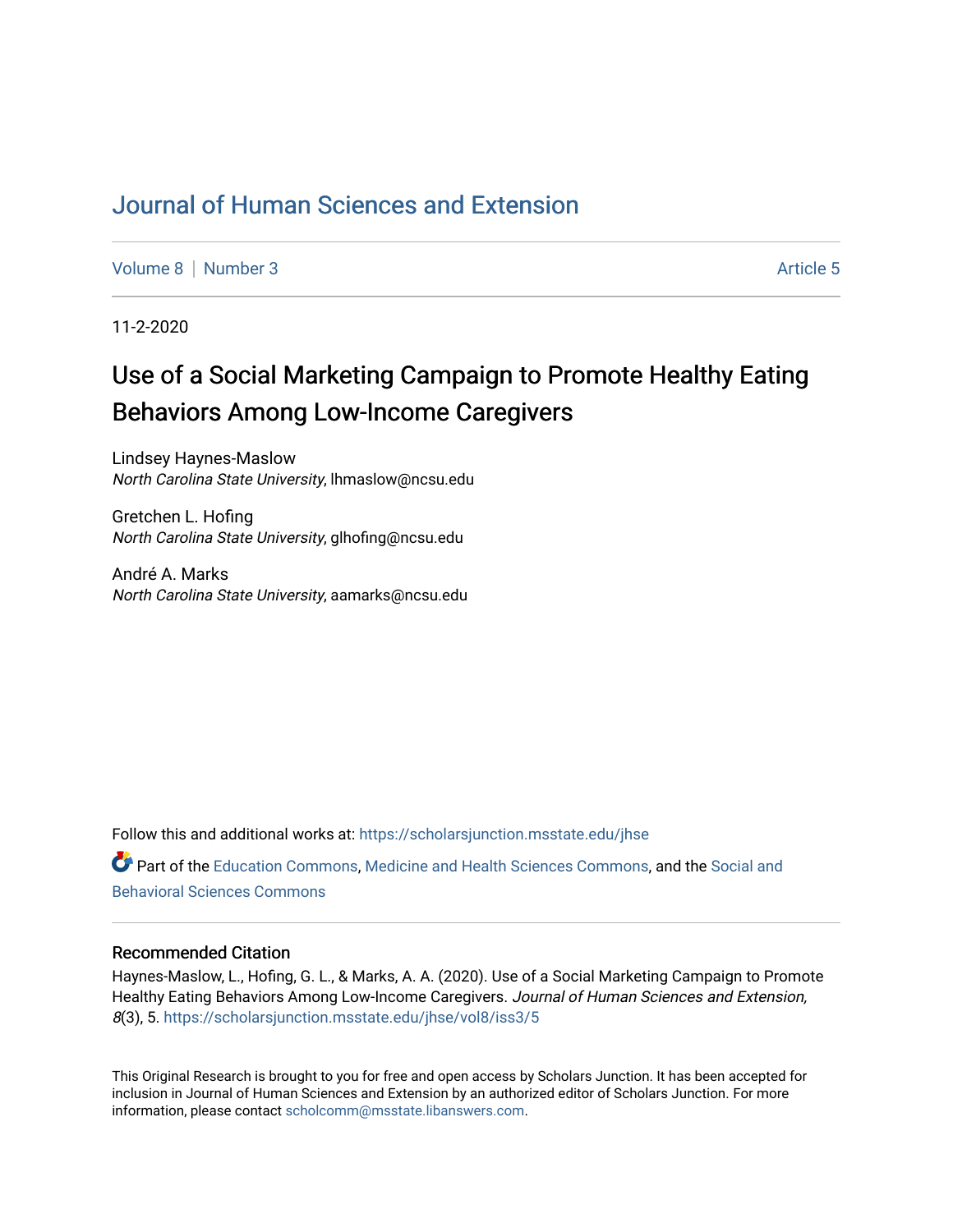# Use of a Social Marketing Campaign to Promote Healthy Eating Behaviors Among Low-Income Caregivers

#### Acknowledgments

The study was funded by the U.S. Department of Agriculture's Supplemental Nutrition Assistance Program-Education (SNAP-Ed).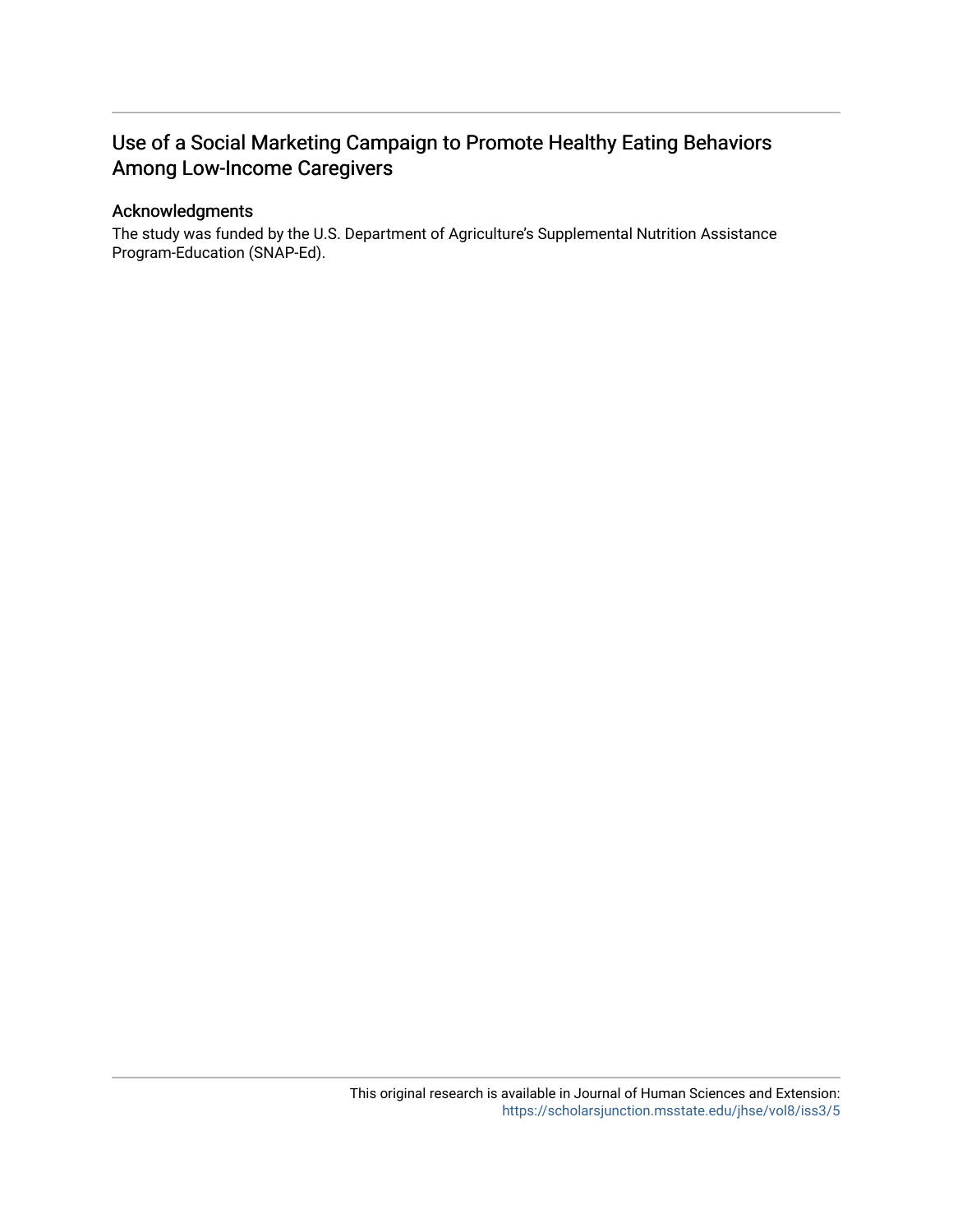# **Use of a Social Marketing Campaign to Promote Healthy Eating Behaviors Among Low-Income Caregivers**

**Lindsey Haynes-Maslow Gretchen L. Hofing André A. Marks** *North Carolina State University* 

*Social marketing is a community and public health approach used in nutrition education that helps to complement programming. Researchers evaluated an eight-week social marketing campaign to promote healthy eating behaviors and encourage fruit and vegetable consumption among low-income caregivers. The campaign focused on the benefits of modeling healthy fruit and vegetable intake behaviors for caregivers of young children through television, radio, digital media, billboards, gas pump toppers, posters, and promotional materials. A survey was conducted to measure campaign awareness. Online data tracked digital reach, frequency, and total impressions. The main study findings were campaign awareness and correctly understanding the campaign's tagline. We used descriptive analyses to evaluate the social marketing campaign. Data were collected by calling 7,802 phone numbers, 192 respondents agreed to participate in the baseline survey. Among those, 101 remembered seeing/hearing the campaign, and 70 agreed to complete the survey. Sixty-six out of 70 respondents correctly understood the campaign's message. The campaign was effective in creating awareness of campaign messages. More than 50% of respondents recognized the campaign. Future studies should consider having pre-and post-test surveys, longer-term campaigns, and placing marketing ads at locations that "prompt" behavior change.* 

*Keywords*: Social marketing, low-income, behavior change, SNAP-Education

### **Introduction**

Poor dietary habits continue to be a public health problem in the United States. Research has suggested that since caregivers are the primary gatekeepers to children's food and beverage consumption, targeted them with nutrition messages could improve diets (Birch et al., 2007). Positively impacting caregivers eating behaviors is critical to promoting healthier dietary habits among families. Those most at risk for poor diets are low-income families, who are often eligible for the Supplemental Nutrition Assistance Program-Education (SNAP-Ed), the nutrition promotion and obesity prevention education component of the Supplemental Nutrition Assistance Program (SNAP; United States Department of Agriculture, 2018). The purpose of

Direct correspondence to Lindsey Haynes-Maslow at lhaynes-maslow@ncsu.edu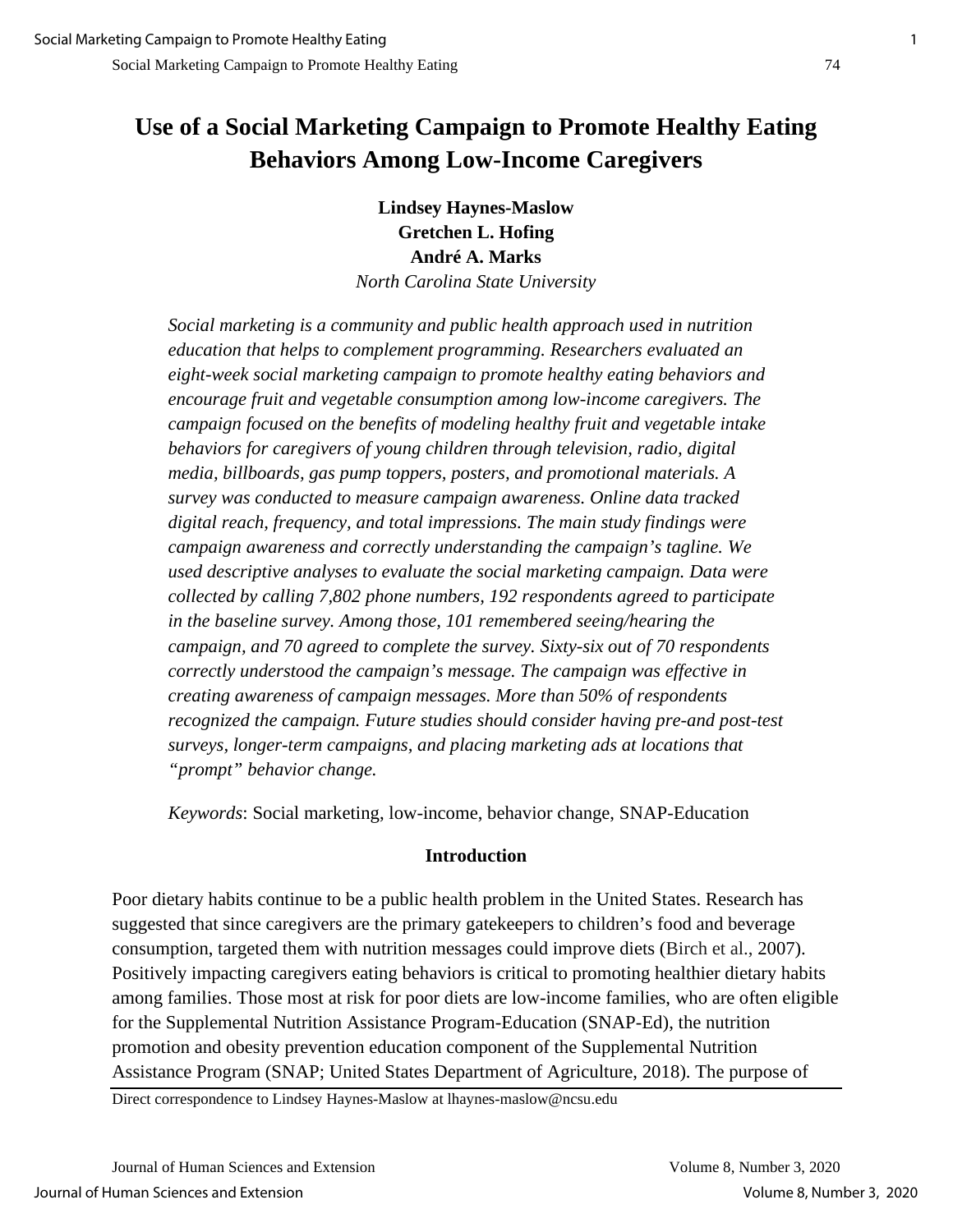SNAP-Ed is to promote positive behavior change related to eating and physical activity habits for individuals and families on a limited budget (United States Department of Agriculture, 2018). Before 2010, the majority of SNAP-Ed programming included traditional direct nutrition education (such as series-based nutrition classes). In 2010, to complement direct nutrition education efforts, SNAP-Ed formally added policy, systems, and environmental (PSE) changes and social marketing to its scope of work.

The SNAP-Ed Evaluation Framework Interpretive Guide defines a "policy change" as a written plan or course of action designed to influence and determine decisions; a "systems change" as changes made to the rules or procedures within an organization; and an "environmental change" as a change made to the physical, social, or economic environment (United States Department of Agriculture, 2017b). SNAP-Ed programs are required to provide opportunities to reinforce evidence-based nutrition education messages. Social marketing is one of the allowable approaches for reaching low-income individuals with reinforcing nutrition messages and can be seen as an environmental change. Social marketing is a community and public health approach used in nutrition education that helps to complement direct and indirect nutrition programming (Bryant et al., 2007). Additionally, SNAP-Ed programs are required to use an evidence-based approach to ensure that interventions and tools have undergone formative research with the target audience and have been shown to be effective in achieving the intended outcomes. However, limited research on the effectiveness of SNAP-Ed social marketing campaigns has been published in the literature (Tobey et al., 2016).

Social marketing can be a cost-effective approach to positive health behavior change because it can reach more SNAP-Ed eligible audiences than direct nutrition education classes. For example, in January of 2017, 1,470,862 individuals received SNAP benefits in North Carolina (NC Health News, 2007), and the state's 2017 fiscal year SNAP-Ed budget was \$6,988,074 (United States Department of Agriculture, 2017a). It would be impractical to reach the SNAP-population with individual classes at this level of funding (less than \$5 per person), but if effective, social marketing could reach a much greater portion of the target audience.

Over the past several decades, social marketing has become a specific interest to public health practitioners and researchers. Several federal agencies, including the Centers for Disease Control and Prevention (CDC), the United States Department of Agriculture (USDA), and the United States Department of Health and Human Services have used social marketing to improve diets, increase breastfeeding, promote physical activity, and decrease tobacco use (Coreil, 2010).

Social marketing is the use of commercial technology applications to plan, design, implement, and evaluate marketing campaigns to influence voluntary behavior change of target audiences to promote positive change (Andreasen, 1995). It includes social media (e.g., Facebook, Twitter, Instagram) and other marketing channels such as television, radio, and billboards. Andreasen (2002) listed six benchmark criteria for increasing healthy eating using social marketing. They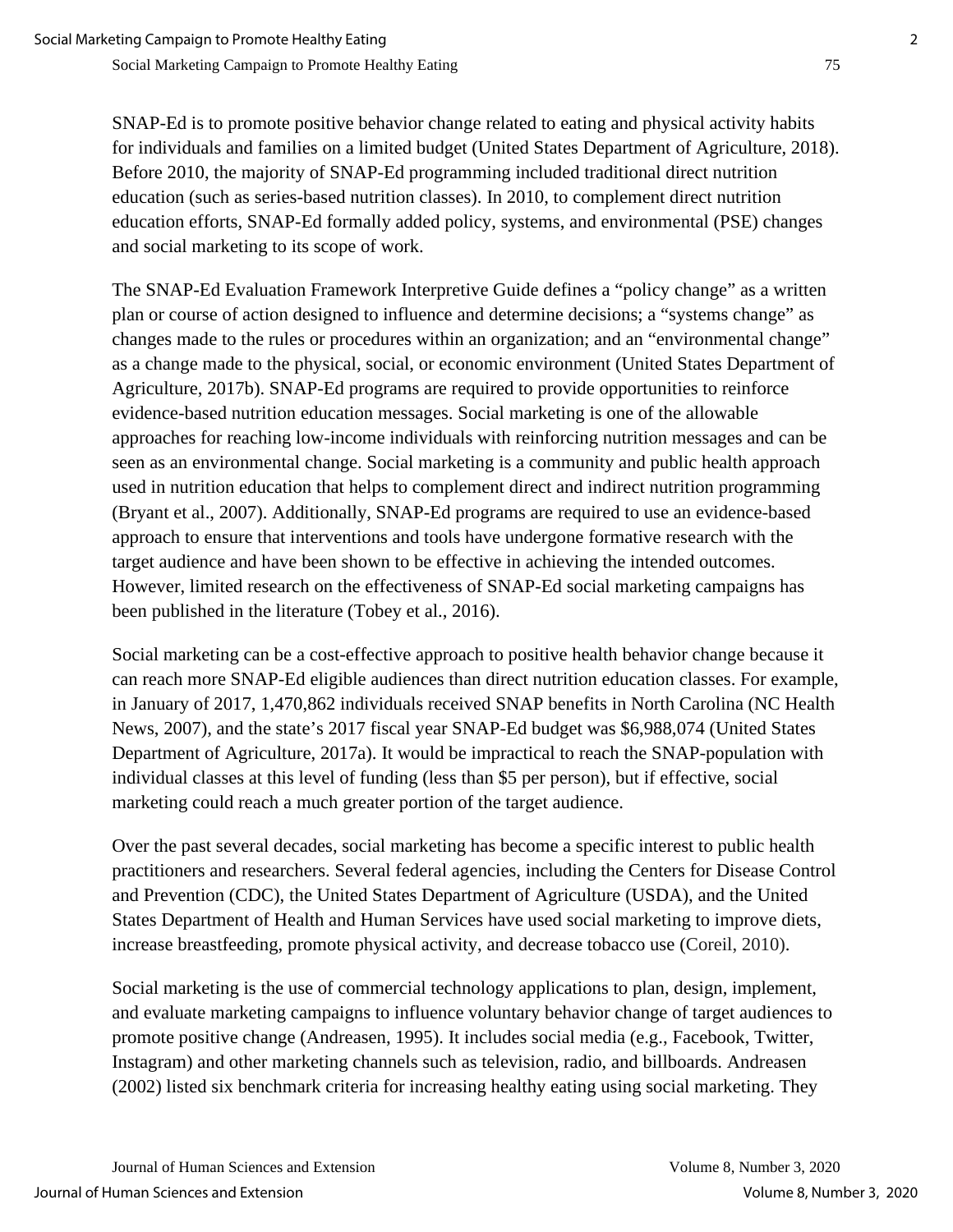were: (a) having a behavioral objective to evaluate, (b) choosing a specific group of people as a target audience, (c) formative research with the target audience, (d) offering the exchange of short- or long-term benefits for the target audience, (e) using multiple marketing channels to deliver campaign messages, and (f) knowing direct or in-direct campaign competition, such as those with competing or contradictory messages.

Over the past several decades, multiple studies using social marketing have been conducted to improve nutrition. In a literature review of 34 studies conducted between 2000-2012 aimed at using social marketing to improve healthy eating, Carins and Rundle-Thiele (2014) compared studies that used Andreasen's 2002 criteria to those who did not. They found that 16 out of the 34 studies following a majority of Andreasen's social marketing benchmark criteria were more effective in improving dietary behaviors than studies that only focused on just social media or advertising. Among these 16 studies, 14 resulted in positive dietary change. Two studies that used all six of the benchmark criteria that had significant changes in increasing fruit and vegetable intake among adults included the *Eat Smart Move More* campaign (Neiger et al., 2001) and the *Energize Your Life!* campaign (Shive & Morris, 2006). Two other studies that only used three benchmark criteria, *Healthy Hawaii* (Maddock et al., 2006) and *Go for 2 & 5* (Pollard et al., 2009), had mixed results.

In a more recent social marketing campaign, a non-profit in New York City implemented a sixweek campaign to raise awareness about obesity and increase involvement in type-2 diabetes prevention, nutrition, and fitness programs offered at their organization (George et al., 2016). To implement the campaign, 100 advertisements encouraging healthier eating habits were placed on bus stop shelters, buses, subway cars, social media, websites, and print materials. Using social media metrics, there were more than 11,000 visits to the organization's Facebook page. Additionally, using an 18-month follow-up street intercept survey  $(N = 171)$ , 41% of respondents saw the print materials. Of those respondents, approximately 45% correctly identified the campaign's social marketing image and message, 31% contacted the organization about their prevention programs, and 13% remembered the tagline. Additionally, 40% of respondents who reported recognizing the campaign said they ate more fruits and vegetables, less red meat, and overindulged less.

Other ways to measure the effectiveness of social marketing campaigns include campaign awareness and changes in knowledge, motivation, and attitudes towards behavior change, and as listed in the paragraph above, individual dietary change (Carins & Rundle-Thiele, 2014). In 2017, North Carolina State University's SNAP-Ed program, Steps to Health, implemented a social marketing campaign called, *They Learn from Watching You*. The *Steps to Health* campaign was implemented through North Carolina State University's Cooperative Extension program. This study informed practitioners on how to implement social marketing campaigns using SNAP-Ed funding as well as how to evaluate them, and their potential reach and impact on SNAP-eligible populations.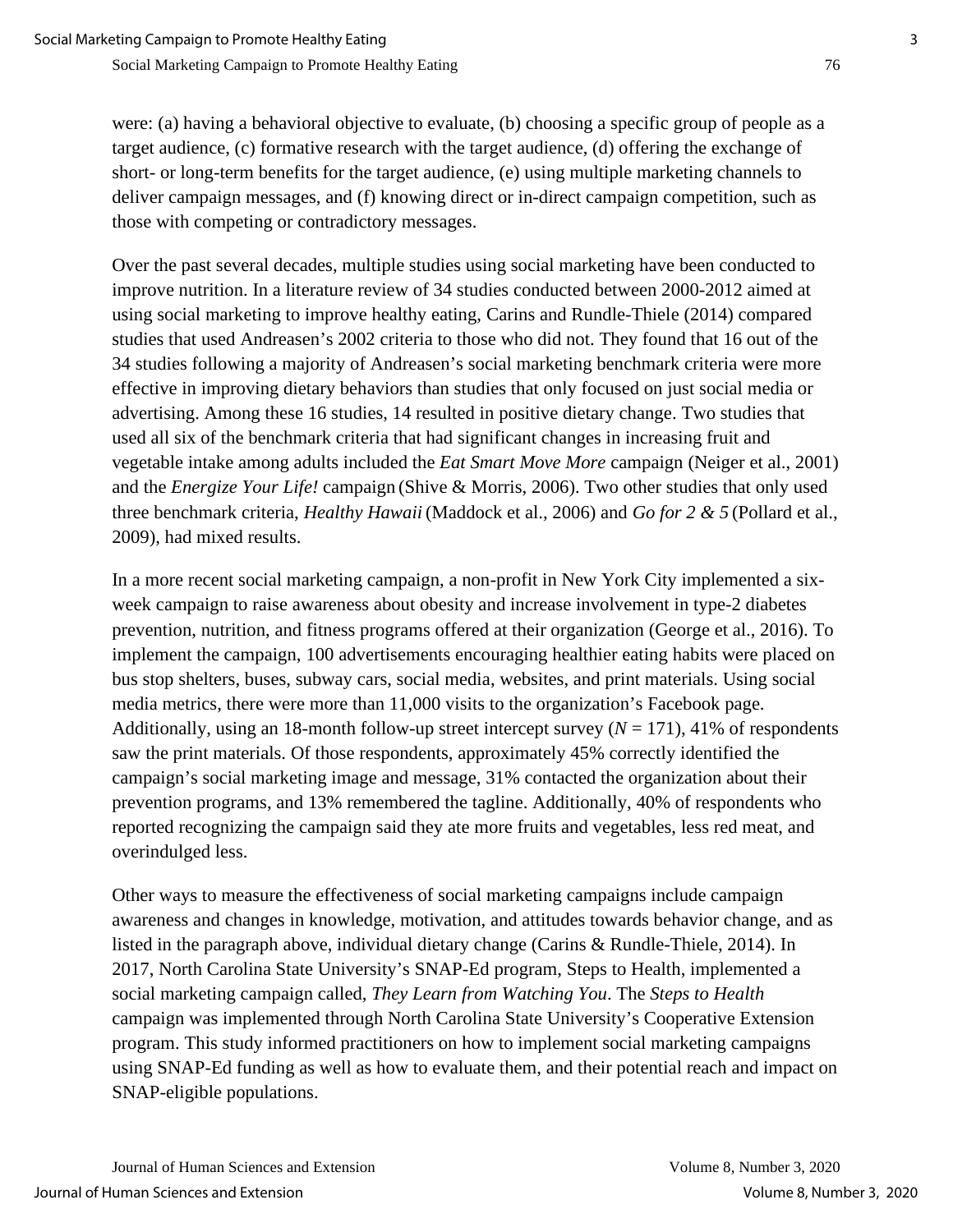The primary goal of the campaign reported here was to promote awareness about the importance of modeling healthy eating behaviors and encourage fruit and vegetable consumption among low-income female caregivers. Therefore, we evaluated campaign awareness (whether SNAP-Ed eligible populations saw the campaign) and whether they understood the campaign's message.

#### **Methods**

# **Formative Evaluation Research**

Three staff from Steps to Health, trained in qualitative methods, assessed previously tested core nutrition messages developed by the USDA that focused on improving fruit and vegetable intake among low-income caregivers (White et al., 2011). This study's methods and results are more fully described elsewhere (United States Department of Agriculture, 2014). We focused on messages that would resonate with low-income female caregivers with young children (ages 10 years and under). Five USDA nutrition messages were presented to focus group participants, including (a) They learn from watching you. Eat fruits and veggies and your kids will too, (b) They take their lead from you. Eat fruits and veggies and your kids will too, (c) Let your kids be produce pickers. Help them pick fruits and veggies at the store, (d) Want your kids to reach for a healthy snack? Make sure fruits and veggies are within reach, and (e) When they come home hungry, have fruits and veggies ready to eat. Additionally, to complement the nutrition education message, researchers used six images similar to previously tested USDA images and asked participants to rank them from least to most favorite (see Appendix).

To ensure existing USDA nutrition messages and images would resonate with a North Carolinaspecific audience, the research team conducted both key informant interviews  $(N = 12)$  and three focus groups  $(N = 12)$  with low-income female caregivers. Focus group participants were recruited from churches within a low-income qualifying census tract, elementary schools with at least 50% of the students receiving free- or reduced-priced meals, Head Start centers, and the Special Supplemental Nutrition Assistance Program for Women, Infants, and Children (WIC) clinics. Participants were eligible if they were (a) aged 18 years or older, (b) had at least one child 10 years old or younger, and (c) spoke English. Prior to starting each interview or focus group, a trained member of the Steps to Health team explained the purpose of the study and how the information would be used to create a social marketing campaign. Participants were given a study information sheet and asked to provide verbal consent. All interviews and focus groups were digitally recorded, and content analysis was used to analyze the qualitative data (Guest et al., 2002). This study was approved by North Carolina State University's Institutional Review Board.

During the interviews and focus groups, the moderator asked participants what they thought about various social marketing images, such as what they liked, what they did not like, and what they would change. They were also asked to rank their preference for nutrition education messages and images. From a sampling of five messages, nearly 50% of participants ranked,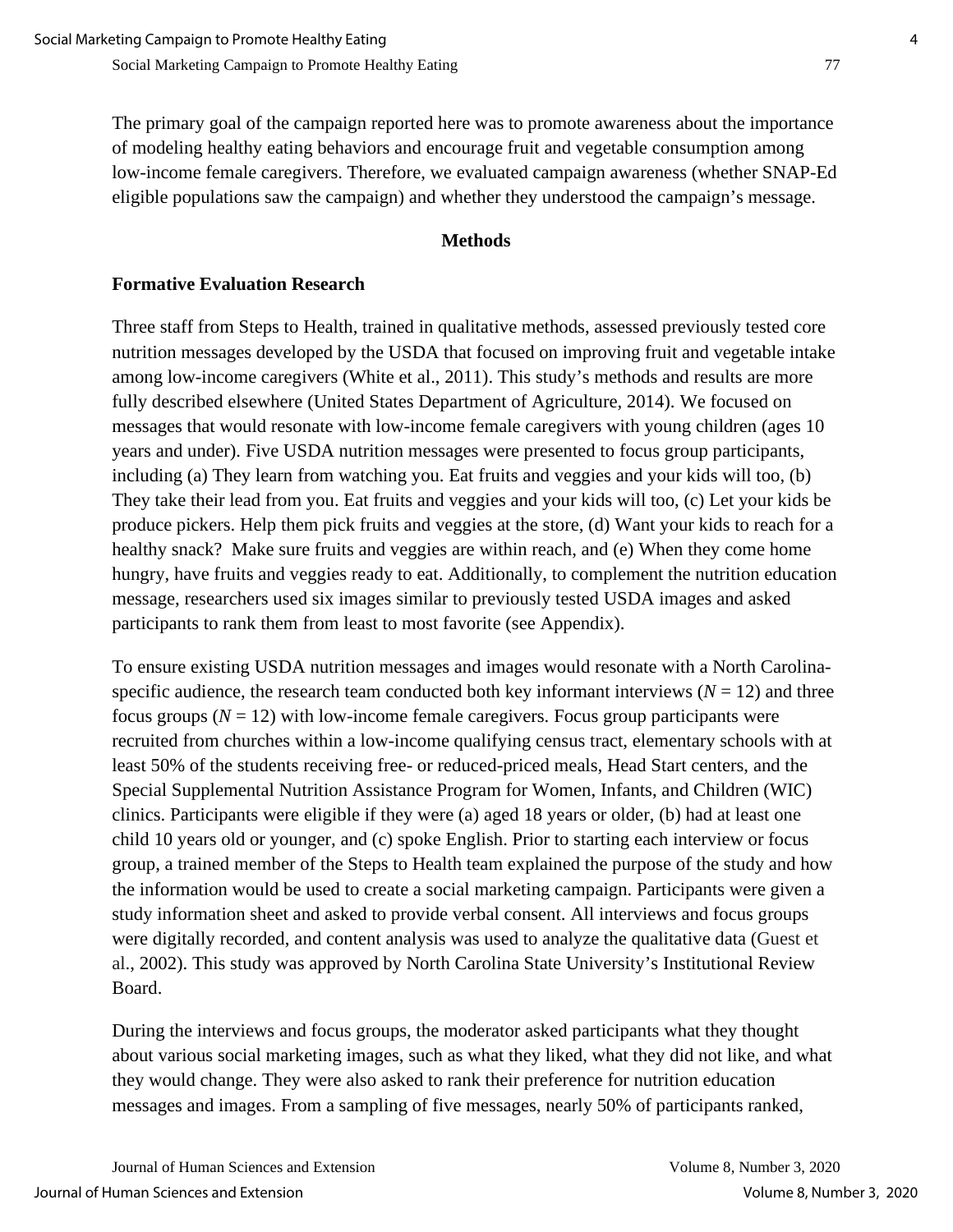"They learn from watching you. Eat fruits and veggies, and your kids will too" as their favorite tagline. Among the images (see Appendix), image #3, a mother and daughter making a salad together in the kitchen, was the most liked during the interviews and focus groups. However, suggested changes to the image were that the salad should have more chopped produce, the kitchen should look more like a low-income mother's kitchen, and the mother's shirt should be a brighter color. These changes were applied when creating the final social marketing ad (see Figure 1).



*Figure 1. "They Learn from Watching You" Social Marketing Campaign Ad* 

Based on the final social marketing image and nutrition message, Steps to Health created television and radio public service announcements targeted at low-income female caregivers in the study specified geographic area. Steps to Health hired an unmarried African American mom (who was also a locally known radio personality) and her six-year-old son for the television and radio commercials. During the commercial, she discussed the struggles of managing multiple priorities while raising a son yet emphasized the importance of modeling healthy dietary behaviors for her son. Both the television commercial and radio ad ended with the tagline, "They learn from watching you. Eat fruits and veggies, and your kids will too." Steps to Health specifically chose a spokesperson who was relatable to the target audience in the intervention counties. The spokesperson and her son were representative of the target audience's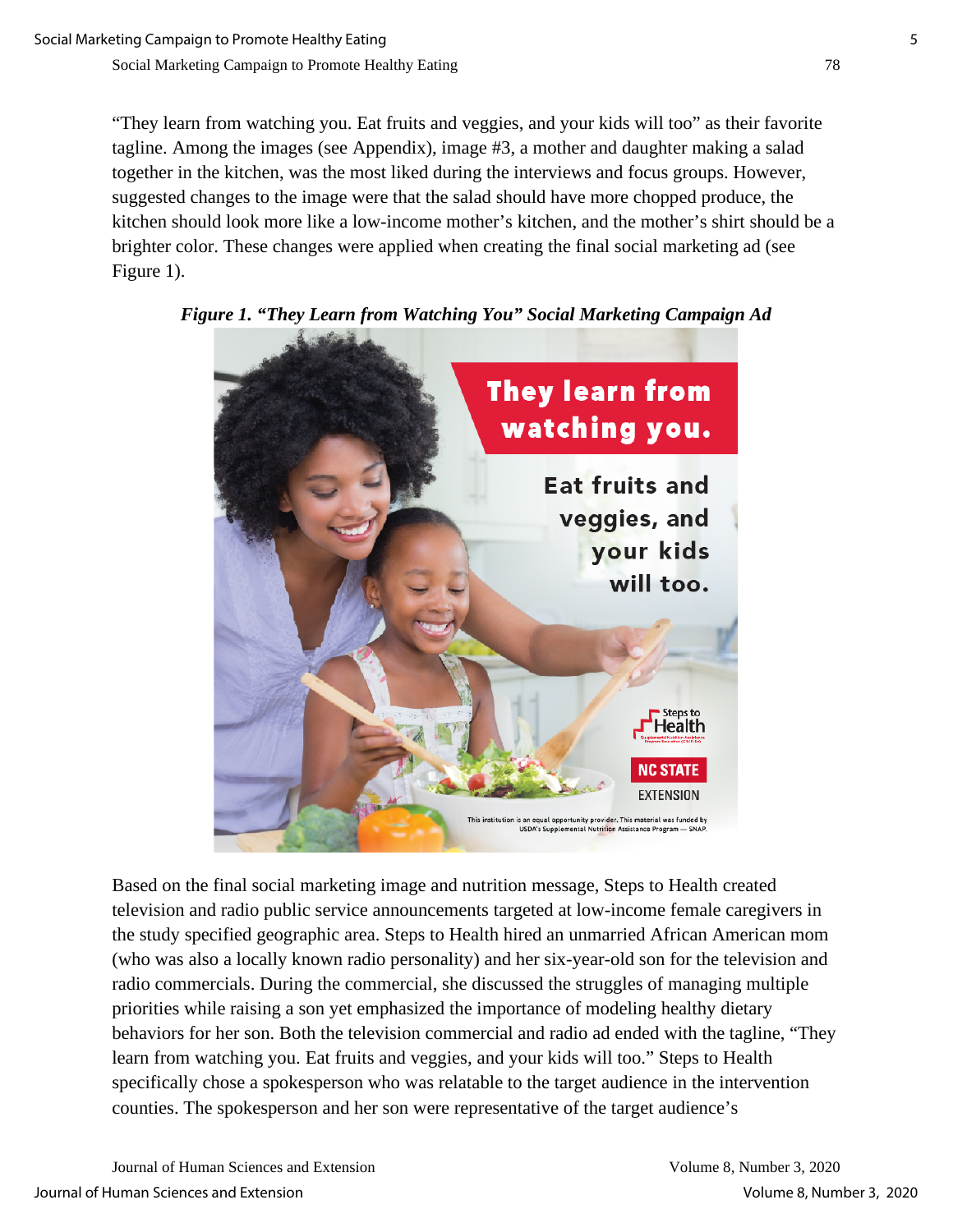race/ethnicity based on U.S. census data. Research has shown that using peers for health promotion messages is particularly effective among racial/ethnic minority populations (Fisher et al., 2010, 2014).

# **Intervention**

We aimed to satisfy Andreasen's six benchmark criteria for social marketing (Andreasen, 2002). However, due to study design limitations, we could not fully evaluate our behavioral change objective of increasing fruit and vegetable consumption among low-income female caregivers. Additionally, we could not fully evaluate what direct or indirect campaign competition existed in our study setting due to limited funds. Therefore, only four of the six benchmark criteria were met.

The eight-week social marketing campaign ran from July through August 2017. Steps to Health had a budget of \$35,000 for the social marketing campaign and \$5,730 for data collection and evaluation. Because SNAP-Ed funded this study, researchers were not allowed to use incentives to compensate survey respondents for their time in completing telephone surveys about the social marketing campaign (USDA, 2017b). The campaign provided messaging about the benefits of modeling fruit and vegetable intake behaviors for female caregivers of young children. The campaign was designed to appeal primarily to female caregivers between the ages of 18-34, and secondarily, to female caregivers age 50 and older, with children ages 10 years and younger in their care. These women lived in 42 low-income census tracts (defined as having 50% or more of the population being at or below 185% of the federal poverty level) located within ten counties in southeastern North Carolina: Carteret, Craven, Duplin, Jones, Lenoir, New Hanover, Onslow, Pender, Sampson, and Wayne. These are a mix of rural and urban counties. A total of 58,721 households lived in the 42 SNAP-Ed eligible census tracts.

Campaign messaging was presented through various marketing channels, including television, radio, digital media, billboards, gas pump toppers, posters, and promotional materials. Geographic and behavioral targeted digital and mobile ads were used to reach the target audience while they were on their mobile devices, tablets, or computers. Billboards were placed on two major highways in Wayne and Carteret Counties. Television and radio public service announcements ran almost daily during the campaign in all ten counties. Gas pump toppers were placed at four convenience stores in Duplin and Pender counties so individuals could see the social marketing image and message when they pumped gas, as well as on window clings as they entered the convenience store. As part of these paid advertisements, various third-party vendors reported reach and frequency of customers that saw or heard our campaign. North Carolina State Cooperative Extension employees and Steps to Health staff placed posters in locations such as WIC offices and regional grocery stores.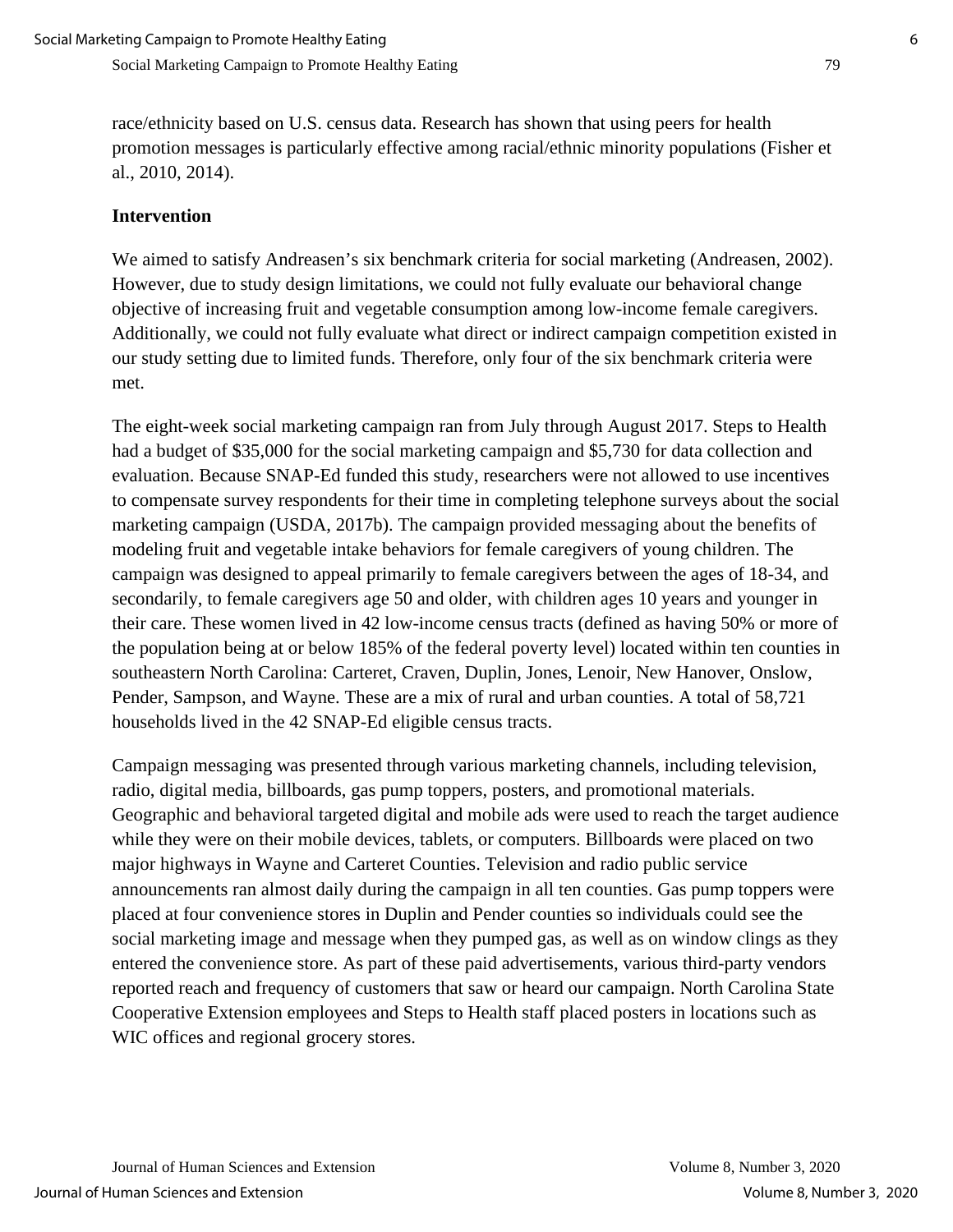# **Data Collection**

A retrospective survey was created to measure campaign awareness and understanding of the campaign's message or tagline. Steps to Health hired the Center for Urban Affairs and Community Services at North Carolina State University to collect data over the phone via trained interviewer-administered surveys to eligible survey respondents at the end of the eight-week social marketing campaign. Survey respondents were eligible to participate if they (a) lived in one of the 42 low-income census tracts, (b) were female, (c) were aged 18 or older, (d) had at least one child aged 10 years or younger, and (e) had heard or seen the social marketing campaign. A landline telephone sample was drawn from phone listings in ten counties, and a cell phone sample was drawn from numbers linked to these areas purchased from a survey sampling company (Sampling Survey, 2018). Cell phone numbers were screened to assure that survey respondents lived in the targeted counties and census tracts. Interviewers made at least three attempts to contact respondents before they were excluded from the study.

#### **Survey and Measures**

Retrospective surveys were conducted between the end of August and September of 2017. Questions included demographic characteristics such as age, household size, race/ethnicity, education, monthly household income, marital status, receipt of government assistance (SNAP, WIC, Medicaid, and Work First), and exposure to the social marketing campaign. To measure campaign awareness, survey respondents were asked whether they saw the campaign via television, radio, Facebook, digital ads (such as on their phone, tablet, or computer), billboards, gas stations, and/or posters. Participants were also asked the open-ended question, "What does 'They learn from watching you' mean to you?"

### **Data Analysis**

*Media*: Television, radio, social media, digital ads, billboards, gas pump toppers, and posters were measured using reach, frequency, and total impressions. Reach included the number of unique, unduplicated individuals in the target demographic that saw the social marketing message via each media channel. Frequency included the number of times each unique individual saw the same social marketing message. Total impressions was calculated by multiplying the unique individual reach and frequency. Third-party vendors, including Double Click, Facebook, Geopath OOH Ratings, National Association of Convenience Stores, Nielson Company, and Rentrak, use online data to monitor the reach and frequency of the different ads. Additionally, NC State Extension staff self-reported the use of posters to collect the information necessary for calculating reach.

*Surveys*: Retrospective responses, including survey respondents' demographics and campaign awareness, were summarized using descriptive statistics with the statistical software program Stata (StataCorp, 2015).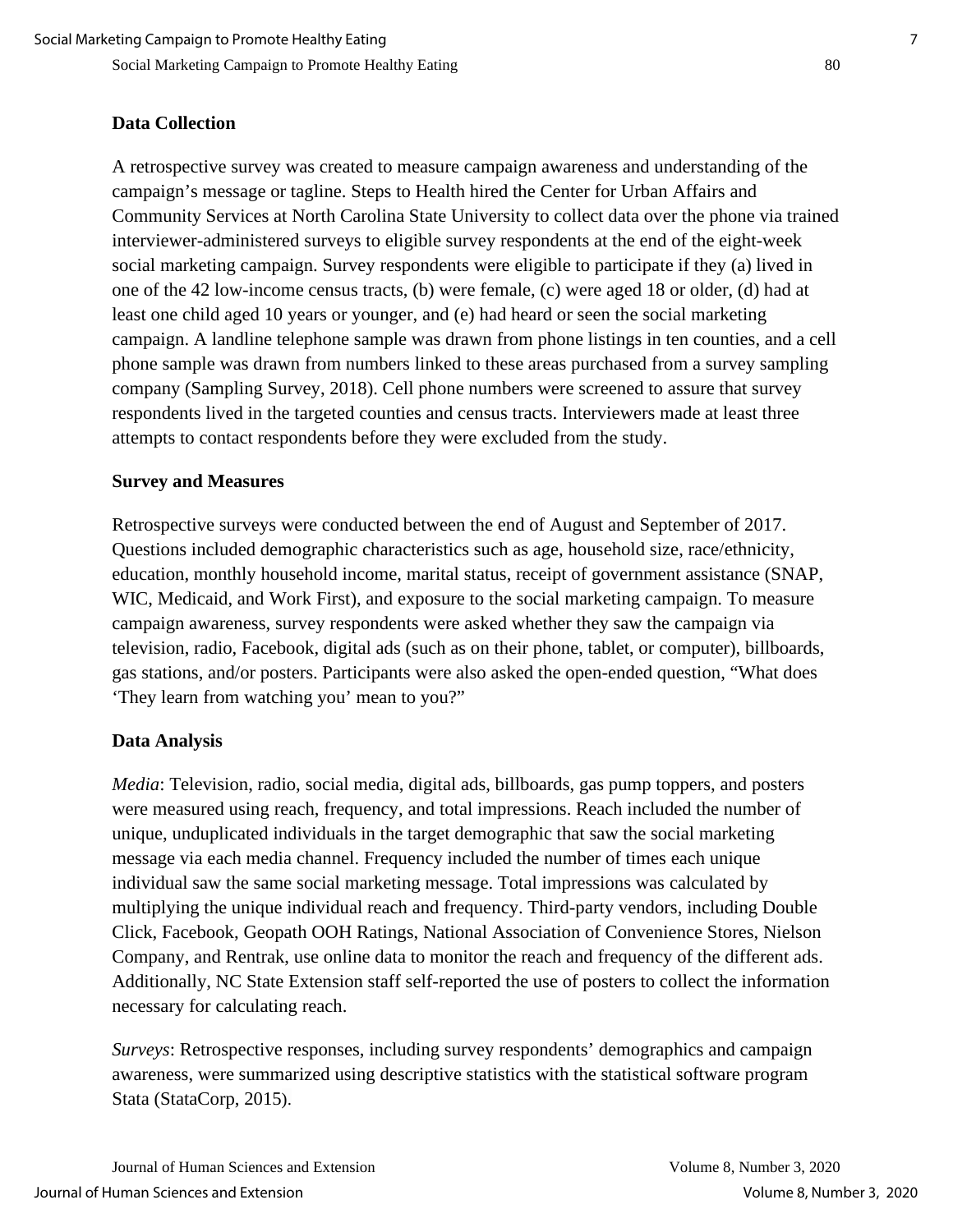#### **Results**

# **Participant Surveys**

Eight counties and 42 low-income census tracts were represented in the final sample: Craven, Duplin, Lenoir, New Hanover, Onslow, Pender, Sampson, and Wayne. A total of 7,802 phone numbers were retrieving after purchasing the landline and cell phone sample dataset and contacted (see Table 1). Nearly 60% of respondents were contacted three times (they either did not answer the phone or a voicemail was left), so they were no longer eligible to participate. Based on the eligibility criteria that participants live in one of the 42 low-income census tracts in these counties, were female, aged 18 or older, and had at least one child aged 10 years or younger, 23.4% (1,823 respondents that were called and picked up the phone) were not eligible to participate. Additionally, 13.8% (1,073) phone number were out-of-service. Only 2.5% (192) of respondents agreed to participate in the survey.

| <b>Status</b>                        | <b>Number</b> | Percent      |
|--------------------------------------|---------------|--------------|
| Attempts maxed out                   | 4,582         | 58.7         |
| Respondent ineligible                | 1,823         | 23.4         |
| Out-of-service number                | 1,073         | 13.8         |
| Respondent Agreed to Participant     | 192           | 2.5          |
| Business/Government phone number     | 51            | 0.7          |
| Hearing or Language Barrier          | 32            | 0.4          |
| Eligible but Declined to Participate | 31            | 0.4          |
| Fax Number                           | 18            | 0.2          |
| <b>Total</b>                         | 7,802         | <b>100.1</b> |

|  | Table 1. Summary of Purchased Telephone Numbers ( $N = 7,802$ ) |  |
|--|-----------------------------------------------------------------|--|
|  |                                                                 |  |

Out of the 192 survey respondents who agreed to participate, a total of 101 (52.6%) remembered seeing or hearing about the campaign and continued the survey. Seventy survey respondents agreed to complete the retrospective survey (response rate  $= 69\%$ ). The average age of survey respondents was 35.4 years (see Table 2). Nearly 70% of survey respondents self-identified as African American, 14.2% as white, 12.8% as Hispanic/Latino, and 1.4% as multi-racial. While half of survey respondents had completed at least some college, 54.3% received SNAP, 57.1% were on Medicaid, and 31.4% on WIC. The average survey respondent lived in households with four members. Approximately 40% of survey respondents reported their monthly household income as less than \$2,671 per month.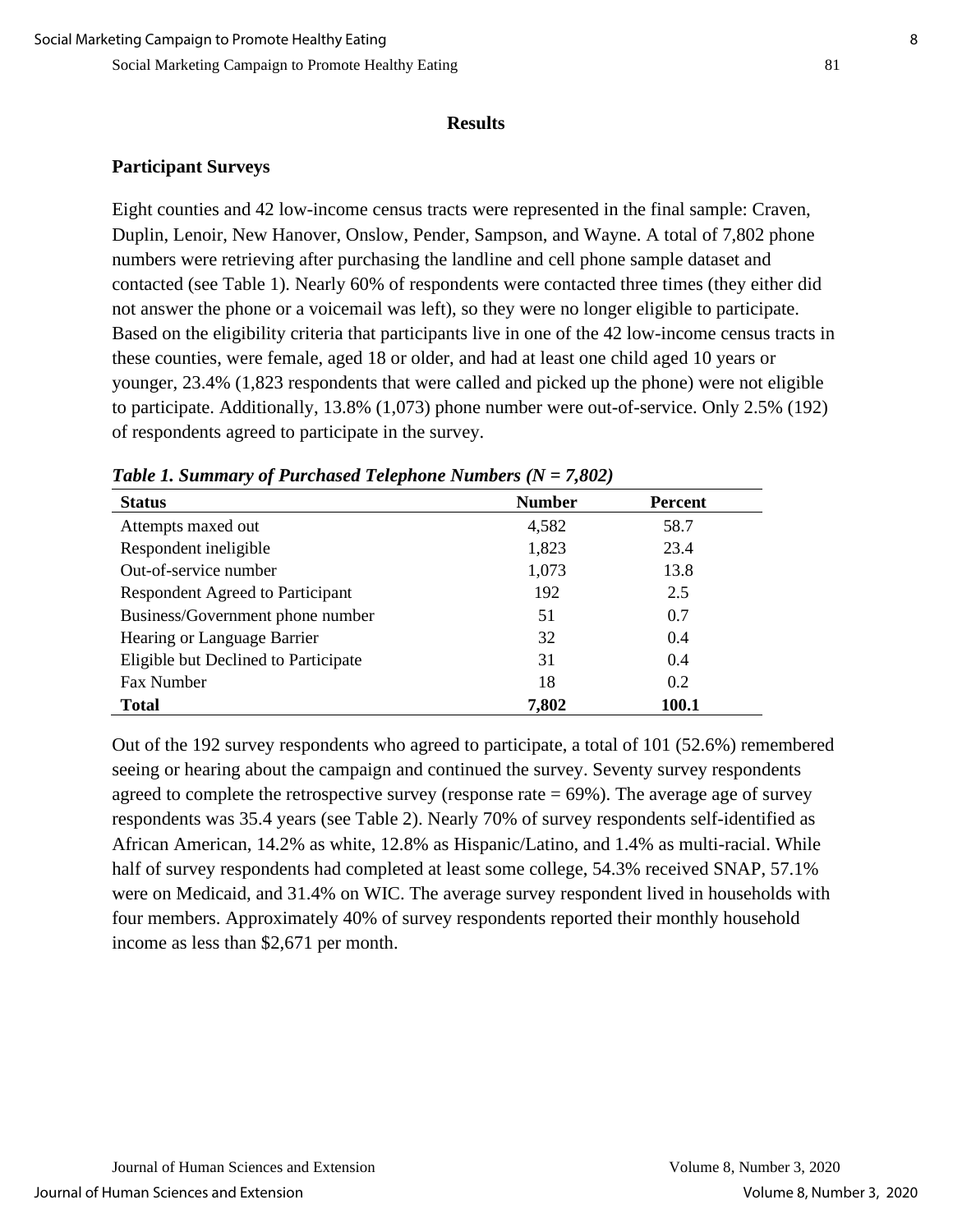*Table 2. Participant Demographics (N = 70)* 

| Characteristic                    | <b>Number</b>  | Percent |
|-----------------------------------|----------------|---------|
| Age                               |                |         |
| Mean (Standard Deviation)         | 35.4 (10.6)    |         |
| Prefer Not to Answer              | 5              | 7.1     |
| Number of People in Household     |                |         |
| Mean (Standard Deviation)         | 4(1.3)         |         |
| Prefer Not to Answer              | 2              | 2.9     |
| <b>Highest Level of Education</b> |                |         |
| 8th grade or less                 | 3              | 4.3     |
| Some high school                  | 5              | 7.1     |
| High school graduate or GED       | 12             | 17.1    |
| Some college                      | 35             | 50.0    |
| College graduate                  | 8              | 11.4    |
| More than college                 | 3              | 4.3     |
| Prefer Not to Answer              | $\overline{4}$ | 5.7     |
| <b>Marital Status</b>             |                |         |
| Married/Living with Partner       | 29             | 41.4    |
| Single/Never Been Married         | 32             | 45.7    |
| Divorced                          | 5              | 7.1     |
| Separated                         | $\overline{2}$ | 2.9     |
| Widowed                           | $\mathbf{1}$   | 1.4     |
| Prefer Not to Answer              | $\mathbf{1}$   | 1.4     |
| Monthly Household Income          |                |         |
| Less than \$1,980                 | 13             | 18.6    |
| \$1,981-\$2,670                   | 13             | 18.6    |
| \$2,671-\$3,360                   | 9              | 12.8    |
| \$3,361-\$4,050                   | $\mathbf{1}$   | 1.4     |
| \$4,051-\$4,740                   | 3              | 4.3     |
| Greater than \$4,741              | $\mathbf{1}$   | 1.4     |
| Prefer Not to Answer              | 20             | 28.6    |
| Race/Ethnicity                    |                |         |
| African American                  | 46             | 65.7    |
| White/Non-Hispanic                | 10             | 14.2    |
| Latino/Hispanic                   | 9              | 12.8    |
| Multi-Racial                      | $\mathbf{1}$   | 1.4     |
| Prefer Not to Answer              | $\overline{4}$ | 0.06    |
| Receipt of Government Assistance  |                |         |
| <b>SNAP</b>                       | 38             | 54.3    |
| <b>WIC</b>                        | 22             | 31.4    |
| Medicaid                          | 40             | 57.1    |
| <b>TANF</b>                       | $\mathbf{1}$   | 1.4     |
| <b>Work First</b>                 | 5              | 7.1     |
| Prefer Not to Answer              | 10             | 14.3    |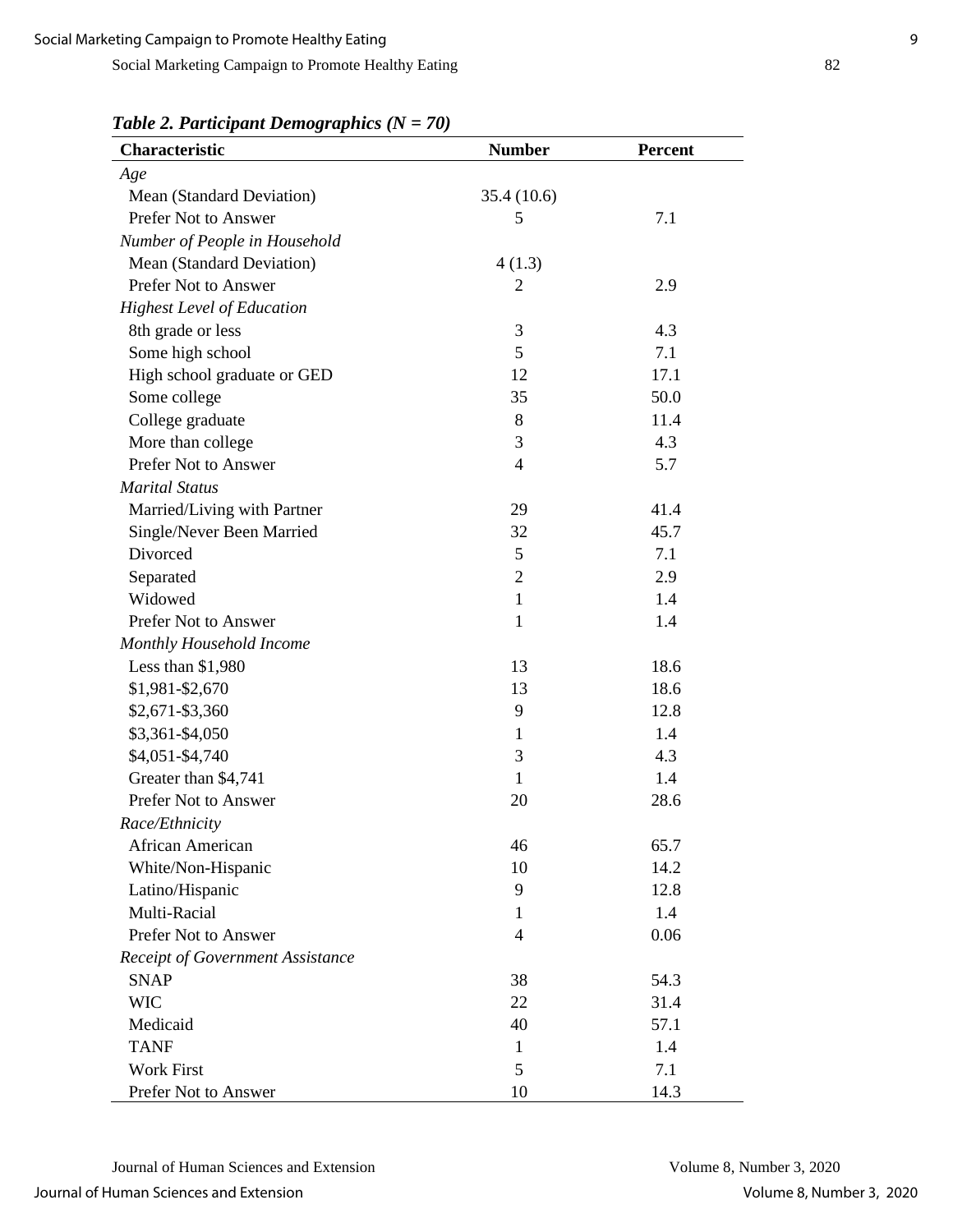#### **Reach and Impressions**

#### *Media*

Table 3 summarizes the media reach, frequency, and impressions based on implementing the social marking campaign in 42 census tracts for two months among 58,721 households. It should be noted that more than one target individual could have been living in a household. Therefore, the number of target individuals reached in this campaign is sometimes greater than the number of total households. Additionally, ineligible individuals living in an eligible household may have been counted in the reach, frequency, and total impressions. Last, one individual could have seen the campaign on multiple media channels (television, Facebook, radio, and a digital ad). This is discussed further in the limitations section. Using information from Double Click, Facebook, Geopath OOH Ratings, National Association of Convenience Stores, Nielson Company, and Rentrak, and North Carolina State University Cooperative Extension staff self-report of posters, it is estimated the campaign reached 902,382 target audience members an average of three times each, for a total of 2,707,146 impressions. The majority of the target audience was reached using digital ads via mobile devices, tablets, or computers. According to Facebook analytics, individuals interacted with the campaign by either sharing, clicking, liking, or commenting on the ad, and watching the social marketing commercial online through Facebook. Television had the second highest reach; however, unlike Facebook, the researchers were unable to gauge how the audience interacted with the commercial (i.e., whether they paid attention or if they just had the television on in the room). Billboards and posters had the lowest reach and frequency among all marketing channels.

| <b>Media Channel</b>          | <b>Reach</b> <sup>a</sup> | <b>Frequency</b> <sup>b</sup> | <b>Total Impressions</b> |
|-------------------------------|---------------------------|-------------------------------|--------------------------|
| Digital/Mobile                | 374,706                   | 5                             | 1,873,530                |
| Television                    | 351,842                   | 3                             | 1,055,526                |
| Facebook                      | 75,572                    | 3                             | 226,716                  |
| Radio                         | 45,600                    | 3                             | 136,800                  |
| <b>Gas Pump Toppers</b>       | 34,008                    | 3                             | 02,024                   |
| <b>Billboards<sup>c</sup></b> | 16,214                    | 3                             | 48,642                   |
| Posters <sup>d</sup>          | 4,440                     |                               | 4,440                    |
| <b>Total</b>                  | 902,382                   |                               | 2,707,146                |

*Table 3. Social Marketing Campaign Media Reach, Frequency, and Total Impressions* 

*Notes.* **<sup>a</sup>** Reach refers to the number of unique, unduplicated individuals who saw the campaign via each media channel. **<sup>b</sup>** Frequency refers to how often a unique individual saw the campaign. **<sup>c</sup>** The billboards reach number is for only women age 21-34. **<sup>d</sup>** Poster reach and frequency were calculated by counting each item distributed to an individual as 1, with a frequency of 1.

#### *Surveys*

Survey respondents were asked to indicate the venues where they saw or heard the campaign (see Table 4). The most commonly mentioned source was television, cited by 41 participants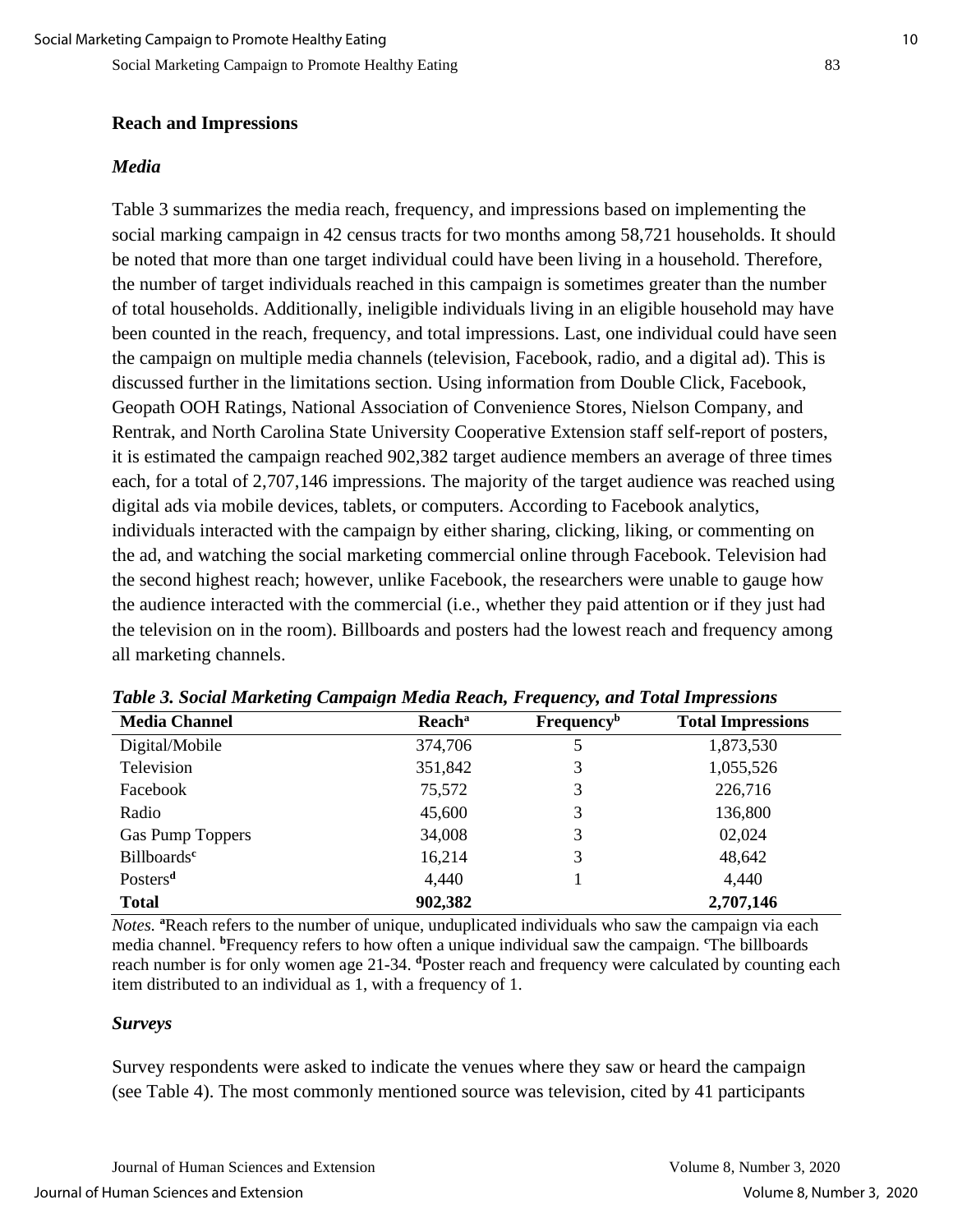(58.6%) followed by posters (*n* = 31; 44.3%), billboards (*n* = 22; 31.4%), and Facebook (*n* = 12; 17.1%). Digital ads (*n* = 11; 15.7%), gas stations (*n* = 11; 15.7%), and radio (*n* = 9; 12.8%) were the least frequently mentioned marketing channels. Respondents (*n* = 31) reported seeing posters at grocery stores ( $n = 22$ ; 71.0%), WIC clinics ( $n = 4$ ; 12.9%), convenience stores ( $n = 3$ ; 9.7%), and farmer's markets  $(n = 2, 6.5\%)$ .

| <b>Marketing Channel Source</b> | <b>Number</b> | <b>Percent</b> |
|---------------------------------|---------------|----------------|
| Television                      | 41            | 58.6           |
| Radio                           | 9             | 12.8           |
| Facebook                        | 12            | 17.1           |
| Digital Ad                      | 11            | 15.7           |
| Billboard                       | 22            | 31.4           |
| <b>Gas Station</b>              | 11            | 15.7           |
| Poster <sup>a</sup>             | 31            | 44.3           |

*Table 4. Campaign Awareness: Self-Reported Source of Marketing Channel (N = 70)* 

*Note*. **<sup>a</sup>** Among those who saw a poster, locations included a grocery store  $(n = 22)$ , WIC clinics  $(n = 4)$ , Farmer's Markets  $(n = 2)$ , other convenience stores  $(n = 3)$ .

When asked, "What does 'They learn from watching you' mean to you?" 66 out of 70 survey respondents correctly understood the tagline. Among those 66, they expressed an understanding that modeling healthy behaviors could influence what their children ate. As one survey respondent stated, "Lead by example, if your kids see you eating healthy, they will do the same." Some participants also connected the campaign message to fruit and vegetable intake. For example, one mother commented, "Your children are more likely to eat foods such as fruits and veggies if they see you eating them; it works with my kid." Four survey respondents did not understand the message of "They learn from watching you. Eat fruits and veggies and your kids will too."

#### **Discussion and Conclusions**

The social marketing campaign's short-term goal was to promote awareness about the importance of modeling healthy eating behaviors among low-income female caregivers. Unfortunately, because the study design lacked baseline data regarding respondents' attitudes towards modeling healthy behaviors before the social marketing campaign launched, we cannot definitively claim the campaign educated or changed respondents' attitudes regarding modeling healthy behaviors. However, based on our study's results, the social marketing campaign was effective in creating awareness of campaign messages among those who were surveyed. A total of 7,802 phone numbers were retrieved after purchasing the telephone phone sample dataset and contacted, 192 (2.5%) of respondents agreed to participate in the baseline survey, 101 (1.3%) remembered seeing the social marketing campaign, and 70 (0.9%) agreed to participate in the follow-up survey.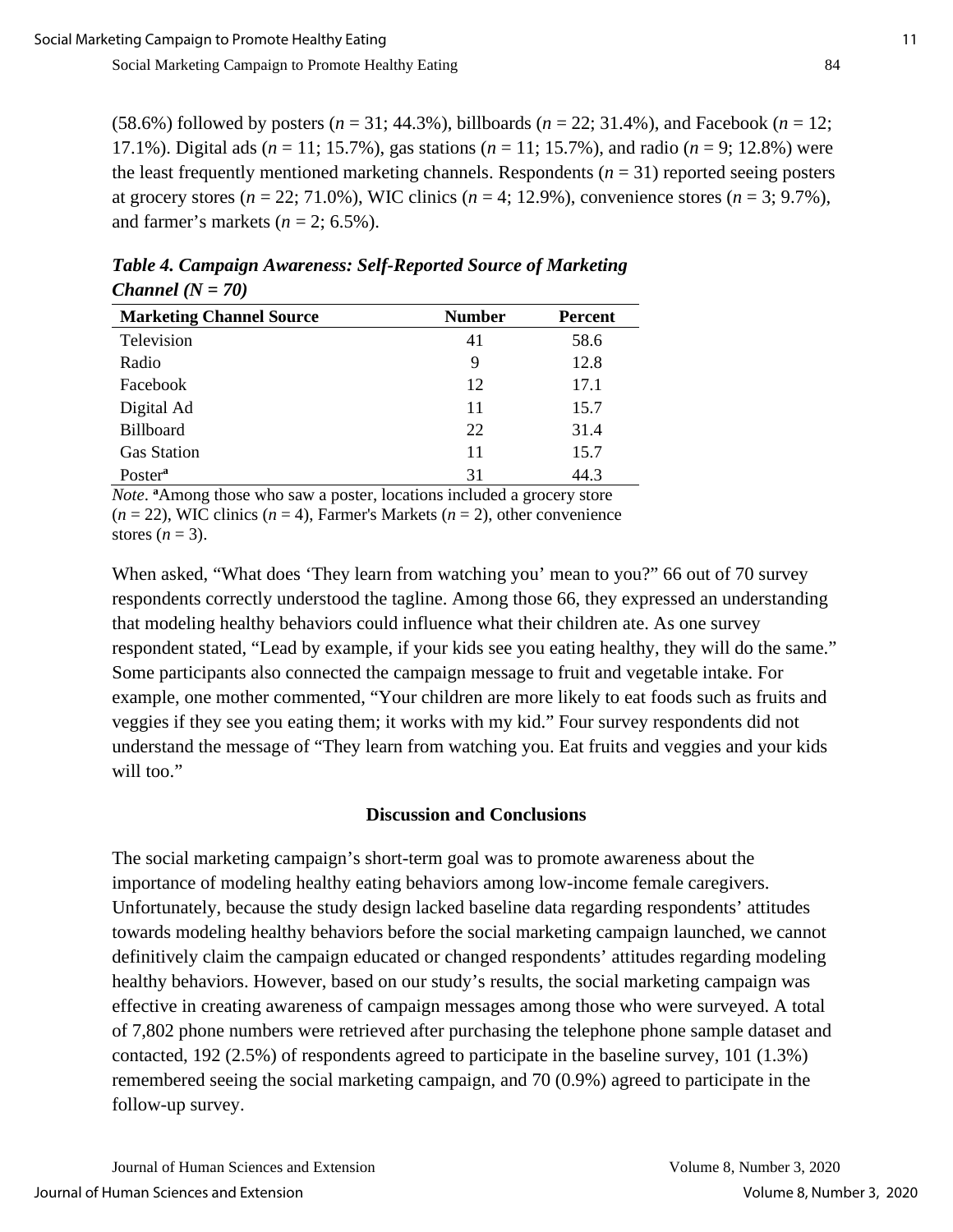We found that among the 70 respondents, more than 50% of the telephone-surveyed low-income female caregivers recognized the social marketing campaign. Nearly 60% of telephone-surveyed low-income female caregivers saw the campaign on television, 45% saw it on posters, and 34% saw it on billboards.

One interesting result from this study is comparing the findings from the self-report survey to the digital analytics for the various media channels. While respondents who completed the telephone-survey reported that television was the primary source for seeing the campaign, based on digital analytics, the target audience was reached primarily using digital ads via mobile devices, tablets, or computers. For other SNAP-Ed programs considering where to invest funding in their social marketing efforts, television was the most expensive portion of this campaign, whereas digital ads were the least expensive.

Reger et al. (2008) found that social marketing campaigns are most effective at behavior change the longer they run and if they are placed in a location that reinforces the tagline or message. For example, our social marketing campaign could have been more strategically located at retail food outlets. Therefore, customers shopping in these stores could have seen the message, "They learn from watching you. Eat fruits and veggies and your kids will too" while also being in a place where they could act on the message (i.e., purchase fruits and vegetables at the store). Future social marketing studies should ensure that if there is a behavioral prompt, individuals can quickly act on the prompt.

One challenge to evaluating the effectiveness of the They Learn from Watching You campaign is that the SNAP-Ed Guidance prohibits the ability to incentivize participants in completing surveys that are not related to direct education (USDA, 2017b). Several studies have shown the importance of offering incentives, either monetary or nonmonetary, to increase the response rate. Studies that offered some type of incentive had a higher response rate than studies that did not offer any incentive (Church, 1993; Mercer et al., 2015; Pedersen & Nielsen, 2016; Van Hoewyk et al., 1999). Church et al. (1993) found that monetary incentives averaging between \$1 and \$2 yielded an increase in survey response rates of 19.1%, a 65% increase. A small investment with SNAP-Ed funding could yield high returns and potentially allow for better programs designed for the target audience. Because researchers could not compensate individuals for their time to take our survey, this may have contributed to the low response rate.

Other SNAP-Ed social marketing campaigns have used separate grants or funding to help increase their sample size. One example of a SNAP-Ed social marketing initiative effective at increasing fruit and vegetable consumption among low-income families was Oregon State University Extension Service's Food Hero campaign (Tobey et al., 2016). This campaign was delivered via multiple channels, including online, billboards, and grocery store cart ads. The campaign was tested in intervention and control counties. Between August and October 2009, results showed in counties that had the Food Hero campaign, participants had better name recall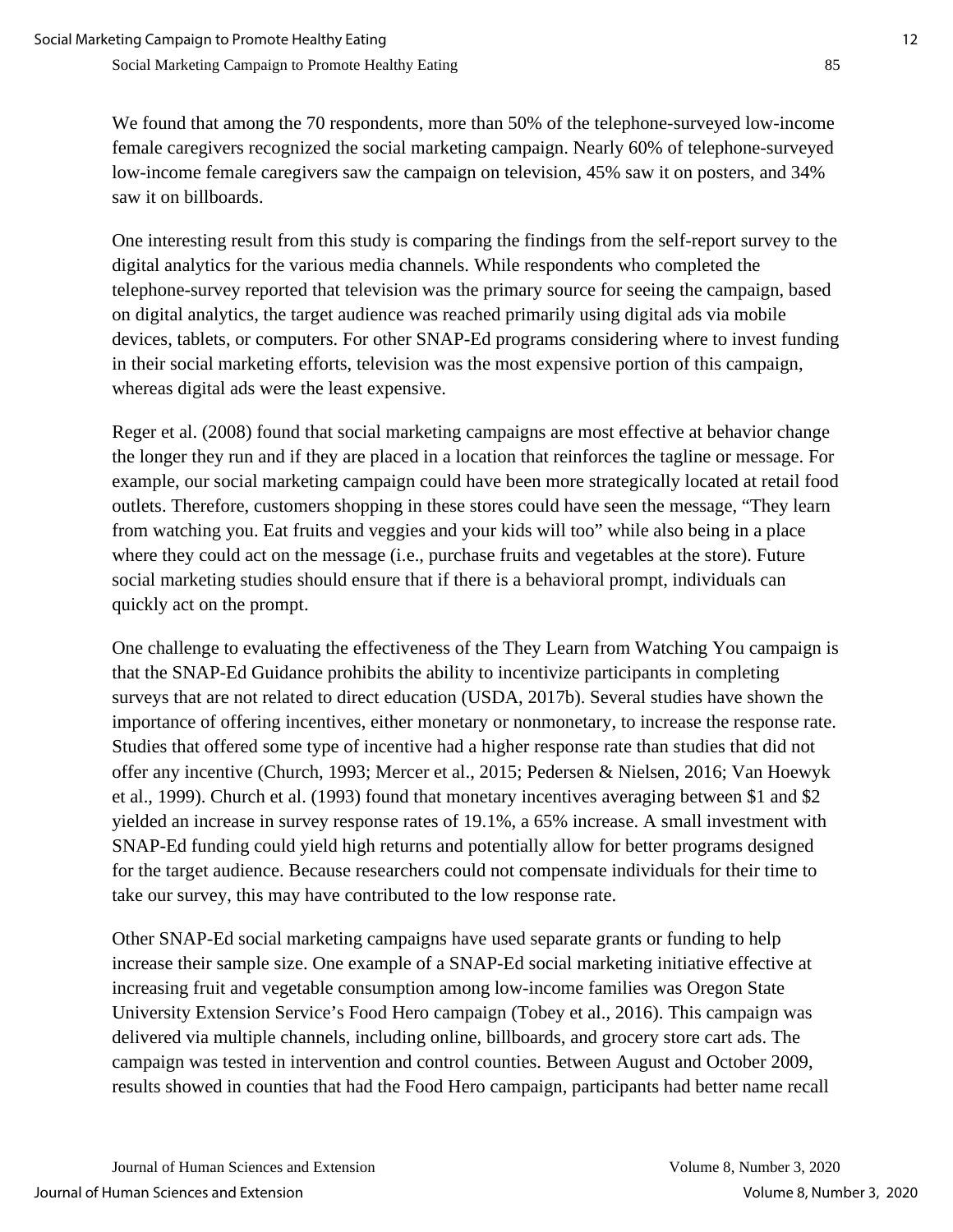compared to control counties (12% versus 3%) and better interpretation of intended messages (60% versus 23%). Additionally, participants in the intervention counties were more likely to report that healthy food preparation was less time consuming, and it was easier to get their family to eat fruit.

Another SNAP-Ed study that used supplemental funds tested the impact of a grocery-based point of access intervention, in combination with billboards, on fruit and vegetable intake (Scott et al., 2014). This social marketing campaign used in-store promotional activities (i.e., taste tests) and banners in nine grocery stores featuring the same message and image posted on billboards. Out of 628 surveys with shoppers, 27% bought vegetables that they had not intended to purchase due to the campaign and 50% remembered the food demonstrations.

Blistein et al.'s (2016) study, Building and Strengthening Iowa Community Support for Nutrition and Physical Activity (BASICS), combined direct education with a social marketing campaign. They included three study groups: (a) BASICS, (b) BASICS plus a social marketing intervention, and (c) a control group that received neither BASICS nor the social marketing intervention. They found that among 1,037 respondents (third-grade students across 33 elementary schools and their parents), students in the BASICS plus social marketing intervention increased their fruit and vegetable consumption and were 1.3 times more likely to consume lowfat or fat-free milk than the two other study groups. This study is an example of how SNAP-Ed should combine direct education with social marketing to reinforce evidence-based nutrition messages. Future Steps to Health social marketing campaigns should be linked with direct education to help reinforce nutrition messages to increase campaign awareness and effectiveness.

### **Limitations**

Several limitations occurred during the social marketing campaign evaluation, including the eligibility criteria, study design, incentivizing survey participation, and overestimation of campaign reach. The eligibility criteria for the study significantly increased the number of phone calls required to complete a survey. Additionally, because this study used both landlines and cell phones, in some households, cell phones belonged to a male household member, requiring an additional phone call to the female respondents' cell phone. Therefore, contacting eligible respondents that were willing to complete the brief survey was time-consuming. The second major limitation of the study pertained to the study design. Due to the inability to compensate low-income individuals for their time, we could not collect a larger sample size of pre and posttest survey data. Studies on retrospective data have suggested that they may be less accurate when asking participants about a measure after a certain amount of time has passed instead of asking them about a more recent event. This becomes even more of an issue if the behavior is seen as unimportant by the respondent (Sudman & Bradburn, 1973). For this reason, the results of this study should be interpreted carefully. Due to the social marketing campaign's narrow geographic scope, this study's results may not be generalizable to other states. The last limitation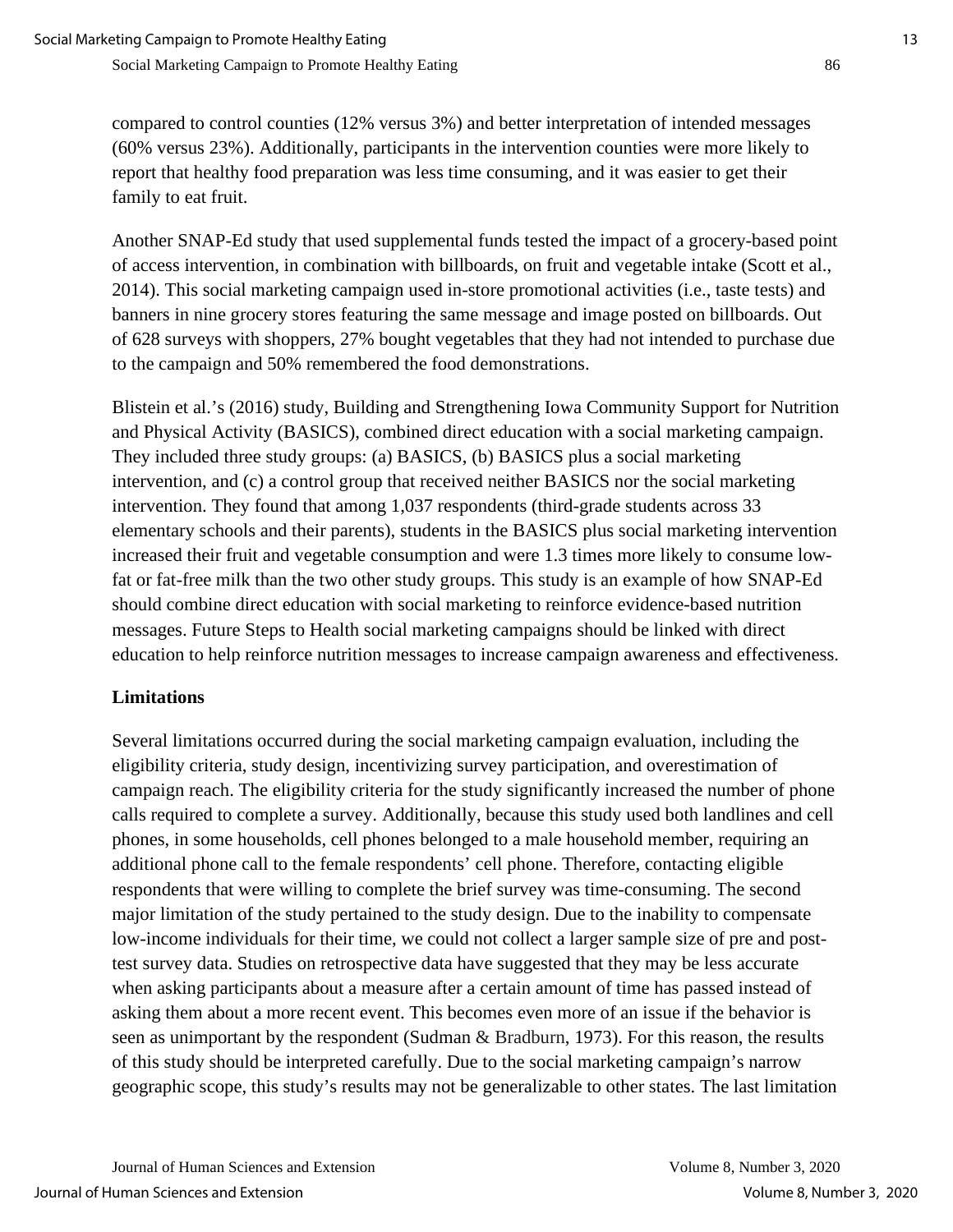of this study is the overestimation of reach, frequency, and total impressions. While 58,721 households were targeted via our social marketing media campaign, more than one target individual could have been living in a household, and ineligible individuals residing in an eligible household could have been counted in the reach. For example, if a teenager borrowed his mother's phone in an eligible household and saw our social marketing campaign, this would be counted towards the reach. Double Click, Facebook, Geopath OOH Ratings, National Association of Convenience Stores, Nielson Company, and Rentrak are unable to determine which individual in a household sees or hears a campaign. Another example of overestimation of reach is if one individual saw the campaign across multiple media channels (television, Facebook, radio, and a digital ad) – which would have counted as a total of four reaches, instead of one.

### **Implications**

Steps to Health "They Learn From Watching You" social marketing campaign found that over half of respondents recognized the campaign. Among those who recognized the campaign, nearly 60% saw it on television, 45% posters, and 34% billboards. Social marketing has been shown as a promising strategy to improve the dietary habits of the public, including low-income populations (Andreasen, 1995; Blitstein et al., 2016; Evans et al., 2010; Gordon et al., 2006; Havas et al., 1995; Pollard et al., 2008). Social marketing includes planning, designing, implementing, and evaluating campaigns with the goal of influencing voluntary positive behavior change among target audiences (Andreasen, 1995). It includes social media and other marketing channels such as television, radio, billboards, and in-store ads.

Despite the limitations of this study, we found that our social marketing campaign was effective in creating awareness of a campaign message among those that completed our survey. While the SNAP-Ed program emphasized using evidence-based interventions and the importance of evaluation, allowing incentives to compensate low-income individuals for their time in responding to surveys could increase sample size and allow SNAP-Ed programs to create more rigorous evaluation protocols. Future SNAP-Ed social marketing campaigns should consider having longer-term campaigns, as well as placing social marketing ads at locations that prompt an individual to make a specific behavior change immediately. Additionally, ensuring that social marketing coupled with direct education is an important component in addressing behavior change, as positive behavior change requires multi-level interventions.

Future studies should focus on creating and implementing social marketing campaigns for various racial/ethnic audiences since our research focused predominately on low-income African Americans. Additionally, it would be helpful to test the campaign more broadly across North Carolina and various regions in the U.S. This would include conducting formative research (such as interviews, focus groups, and surveys) to see if any adaptions are necessary to make the campaign culturally appropriate and relevant for other geographic locations.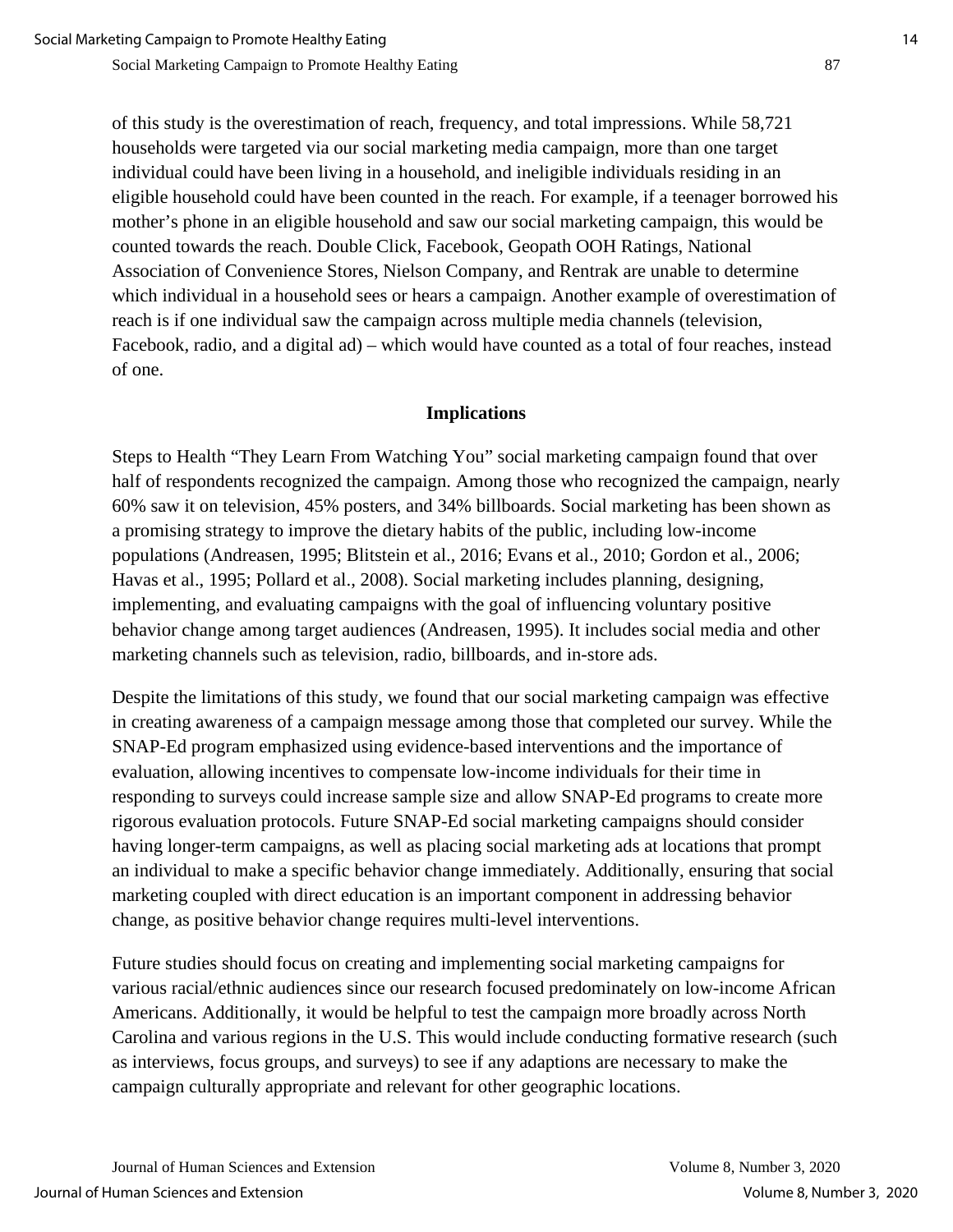#### **References**

- Andreasen, A. R. (1995). *Marketing social change: Changing behavior to promote health, social development, and the environment*. Jossey-Bass.
- Andreasen, A. R. (2002). Marketing social marketing in the social change marketplace. *Journal of Public Policy & Marketing*, *21*(1), 3–13.<https://doi.org/10.1509/jppm.21.1.3.17602>
- Birch, L., Savage, J. S., & Ventura, A. (2007). Influences on the development of children's eating behaviors: From infancy to adolescence. *Canadian Journal of Dietetic Practice and Research*, *68*(1), s1 – s56.<https://www.ncbi.nlm.nih.gov/pmc/articles/PMC2678872/>
- Blitstein, J. L., Cates, S. C., Hersey, J., Montgomery, D., Shelley, M., Hradek, C., Kosa, K., Bell, L., Long, V., Williams, P. A., Olson, S., & Singh, A. (2016). Adding a social marketing campaign to a school-based nutrition education program improves children's dietary intake: A quasi-experimental study. *Journal of the Academy of Nutrition and Dietetics*, *116*(8), 1285–1294.<https://doi:org/10.1016/j.jand.2015.12.016>
- Bryant, C. A., McCormack Brown, K. R., McDermott, R. J., Forthofer, M. S., Bumpus, E. C., Calkins, S. A., & Zapata, L. B. (2007). Community-based prevention marketing: Organizing a community for health behavior intervention. *Health Promotion Practice*, *8*(2), 154–163.<https://doi.org/10.1177/1524839906290089>
- Carins, J. E., & Rundle-Thiele, S. R. (2014). Eating for the better: A social marketing review (2000–2012). *Public Health Nutrition*, *17*(7), 1628–1639. <https://doi.org/10.1017/S1368980013001365>
- Church, A. H. (1993). Estimating the effect of incentives on mail survey response rates: A metaanalysis. *Public Opinion Quarterly*, *57*(1), 62–79.<https://doi.org/10/1086/269355>
- Coreil, J. (Ed.). (2010). *Social and behavioral foundations of public health*. Sage.
- Evans, W. D., Christoffel, K. K., Necheles, J. W., & Becker, A. B. (2010). Social marketing as a childhood obesity prevention strategy. *Obesity*, *18*(S1), S23-S26. <https://doi.org/10.1038/oby.2009.428>
- Fisher, E. B., Coufal, M., Parada, H., Robinette, J. B., Tang, P. Y., Urlaub, D. M., Castillo, C., Guzman-Corrales, L. M., Hino, S., Hunter, J., Katz, A. W., Symes, Y. R., Worley, H. P., & Xu, C. (2014). Peer support in health care and prevention: Cultural, organizational, and dissemination issues. *Annual Review Public Health, 35*, 363–368. <https://doi.org/10.1146/annurev-publhealth-032013-182450>
- Fisher, E. B., Earp, J. A., Maman, S., & Zolotor, A. (2010). Cross-cultural and international adaptation of peer support for diabetes management. *Family Practice,* 27(Suppl 1), i6–i16. <https://doi.org/10.1093/fampra/cmp013>
- George, K. S., Roberts, C. B., Beasley, S., Fox, M., Rashied-Henry, K., & Brooklyn Partnership to Drive Down Diabetes. (2016). Our health is in our hands: A social marketing campaign to combat obesity and diabetes. *American Journal of Health Promotion*, *30*(4), 283–286. <https://doi.org/10.1177/0890117116639559>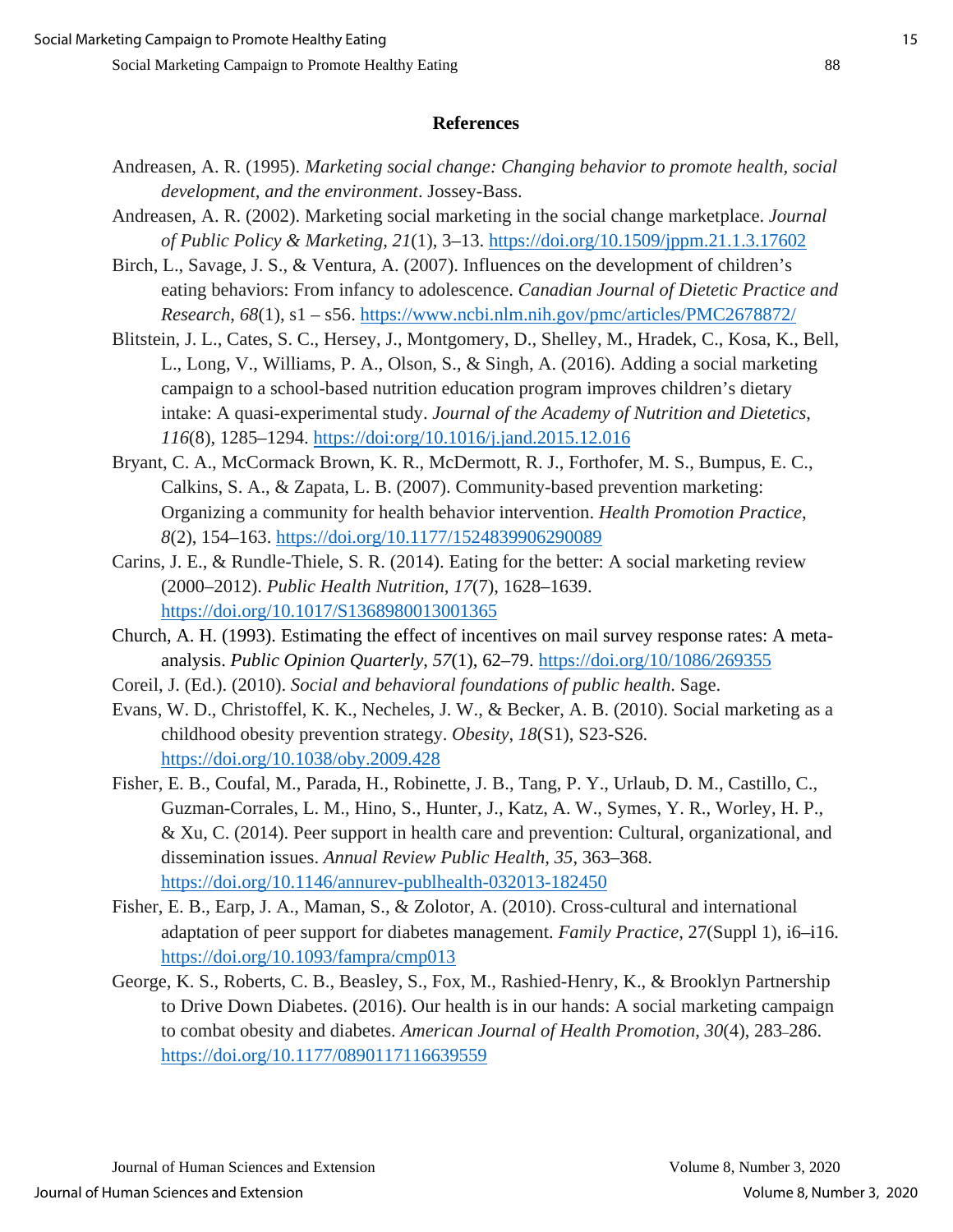- 
- Gordon, R., McDermott, L., Stead, M., & Angus, K. (2006). The effectiveness of social marketing interventions for health improvement: What's the evidence? *Public Health*, *120*(12), 1133–1139.<https://doi.org/10.1016/j.puhe.2006.10.008>
- Guest, G., MacQueen, K. M., & Namey, E. E. (2011). *Applied thematic analysis*. Sage.
- Havas, S., Heimendinger, J., Damron, D., Nicklas, T. A., Cowan, A., Beresford, S. A., Sorensen, G., Buller, D., Bishop, D., Baranowski, T., & Reynolds, K. (1995). 5 a day for better health—nine community research projects to increase fruit and vegetable consumption. *Public Health Reports*, *110*(1), 68–79. <https://www.ncbi.nlm.nih.gov/pmc/articles/PMC1382077/>
- Maddock, J., Takeuchi, L., Nett, B., Tanaka, C., Irvin, L., Matsuoka, C., & Wood, B. (2006). Evaluation of a statewide program to reduce chronic disease: The Healthy Hawaii Initiative, 2000–2004. *Evaluation and Program Planning*, *29*(3), 293–300. <https://doi.org/10.1016/j.evalprogplan.2005.12.007>
- Mercer, A., Caporaso, A., Cantor, D., & Townsend, R. (2015). How much gets you how much? Monetary incentives and response rates in household surveys. *Public Opinion Quarterly*, *79*(1), 105–129.<https://doi.org/10.1093/poq/nfu059>
- Neiger, B. L., Thackeray, R., Merrill, R. M., Miner, K. M., Larsen, L., & Chalkey, C. M. (2001). The impact of social marketing on fruit and vegetable consumption and physical activity among public health employees at the Utah Department of Health. *Social Marketing Quarterly*, *7*(1), 10–28.
- North Carolina Health News. (2017). *NC food assistance programs*. [https://www.northcarolinahealthnews.org/2017/03/22/nc-food-assistance-programs](https://www.northcarolinahealthnews.org/2017/03/22/nc-food-assistance-programs-snapshot/)[snapshot/](https://www.northcarolinahealthnews.org/2017/03/22/nc-food-assistance-programs-snapshot/)
- Pedersen, M. J., & Nielsen, C. V. (2016). Improving survey response rates in online panels: Effects of low-cost incentives and cost-free text appeal interventions. *Social Science Computer Review, 34*(2), 229–243.<https://doi.org/10.1177/0894439314563916>
- Pollard, C. M., Miller, M. R., Daly, A. M., Crouchley, K. E., O'Donoghue, K. J., Lang, A. J., & Binns, C. W. (2008). Increasing fruit and vegetable consumption: Success of the Western Australian Go for 2&5® Campaign. *Public Health Nutrition*, *11*(3), 314–320. <https://doi.org/10.1017/S1368980007000523>
- Pollard, C., Miller, M., Woodman, R. J., Meng, R., & Binns, C. (2009). Changes in knowledge, beliefs, and behaviors related to fruit and vegetable consumption among Western Australian adults from 1995 to 2004. *American Journal of Public Health*, *99*(2), 355–361. <https://doi.org/10.2105/AJPH.2007.131367>
- Reger, B., Wootan, M. G., Booth-Butterfield, S., & Smith, H. (1998). 1% or less: A communitybased nutrition campaign. *Public Health Reports*, *113*(5), 410-419. PMCID: [PMC1308411](http://www.ncbi.nlm.nih.gov/pmc/articles/pmc1308411/)
- Scott, M., Rahrig, J., Cullen, S. R., McConaughy, P., MkNelly, B., Sugerman, S., & Khaira, K. (2014). Grocer-added SNAP-Ed social marketing campaign to increase fruit and vegetable purchase and consumption. *Journal of Nutrition Education and Behavior*, *46*(4), Article S156.<https://doi.org/10.1016/j.jneb.2014.04.154>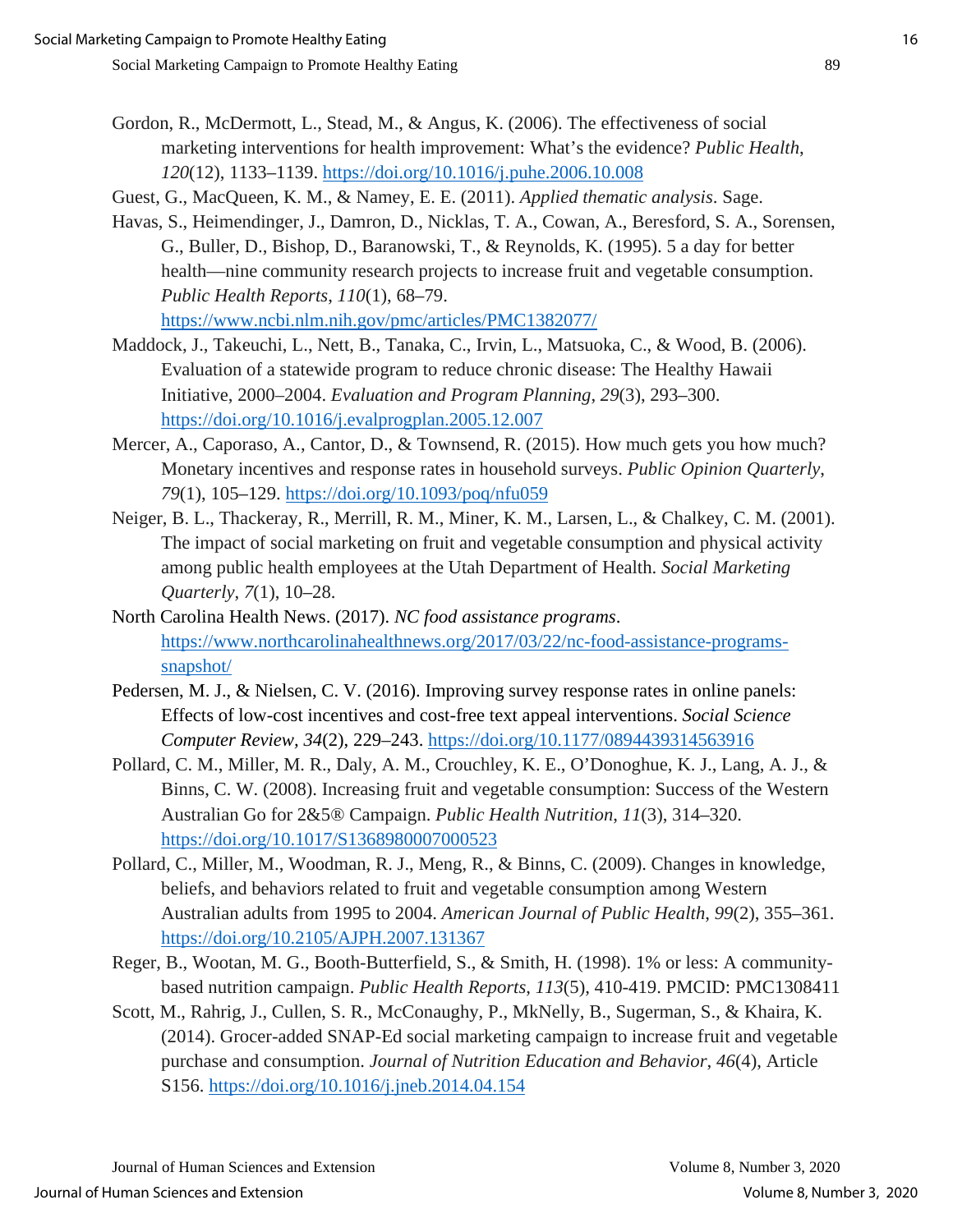StataCorp. (2015). *Stata statistical software: Release 14* [Computer software].

Sudman, S., & Bradburn, N. M. (1973). Effects of time and memory factors on response in surveys. *Journal of the American Statistical Association*, *68*(344), 805–815. <https://www.jstor.org/stable/2284504>

Survey Sampling. (2018). *Survey sampling* [Computer software].

Tobey, L., Koenig, H., Brown, N., & Manore, M. (2016). Reaching low-income mothers to improve family fruit and vegetable intake: Food Hero social marketing campaign research steps, development and testing. *Nutrients*, 8(9), 562–578. <https://doi.org/10.3390/nu8090562>

United States Department of Agriculture. (2014). *Maximizing the message: Helping moms and kids make healthier food choices*. [https://fns](https://fns-prod.azureedge.net/sites/default/files/ops/Guidebook.pdf)[prod.azureedge.net/sites/default/files/ops/Guidebook.pdf](https://fns-prod.azureedge.net/sites/default/files/ops/Guidebook.pdf)

- United States Department of Agriculture. (2017a). *SNAP-Ed budget allocations FY2017*. https://snaped.fns.usda.gov/sites/default/files/documents/SNAP-EdBudgetAllocationFY2017.pdf
- United States Department of Agriculture. (2017b). *SNAP-Ed plan guidance FY 2017, Nutrition Education & Obesity Education*. [https://snaped.fns.usda.gov/snap/Guidance/FY\\_2017\\_SNAP-Ed\\_Guidance\\_%20508-](https://snaped.fns.usda.gov/snap/Guidance/FY_2017_SNAP-Ed_Guidance_%20508-Compliant.pdf) [Compliant.pdf](https://snaped.fns.usda.gov/snap/Guidance/FY_2017_SNAP-Ed_Guidance_%20508-Compliant.pdf)
- United States Department of Agriculture. (2018). *About [SNAP-Ed connection]*. <https://snaped.fns.usda.gov/about>
- White, A. H., Wilson, J. F., Burns, A., Blum-Kemelor, D., Singh, A., Race, P. O., Soto, V., & Lockett, A. F. (2011). Use of qualitative research to inform development of nutrition messages for low-income mothers of preschool children. *Journal of Nutrition Education and Behavior*, *43*(1), 19–27.<https://doi.org/10.1016/j.jneb.2009.10.002>

*Lindsey Haynes-Maslow,* PhD, MHA, is an Associate Professor and Extension Specialist in the Department of Agricultural & Human Sciences at North Carolina State University. She is the Principal Investigator of North Carolina State University's SNAP-Education program, Steps to Health.

*Gretchen L. Hofing,* MPH, RD, was in the Department of Agricultural & Human Sciences at North Carolina State University. She was the Program Coordinator of North Carolina State University's SNAP-Education program, Steps to Health.

*André A. Marks,* MBA, was in the Department of Agricultural & Human Sciences at North Carolina State University. He was Social Marketing Associate of North Carolina State University's SNAP-Education program, Steps to Health.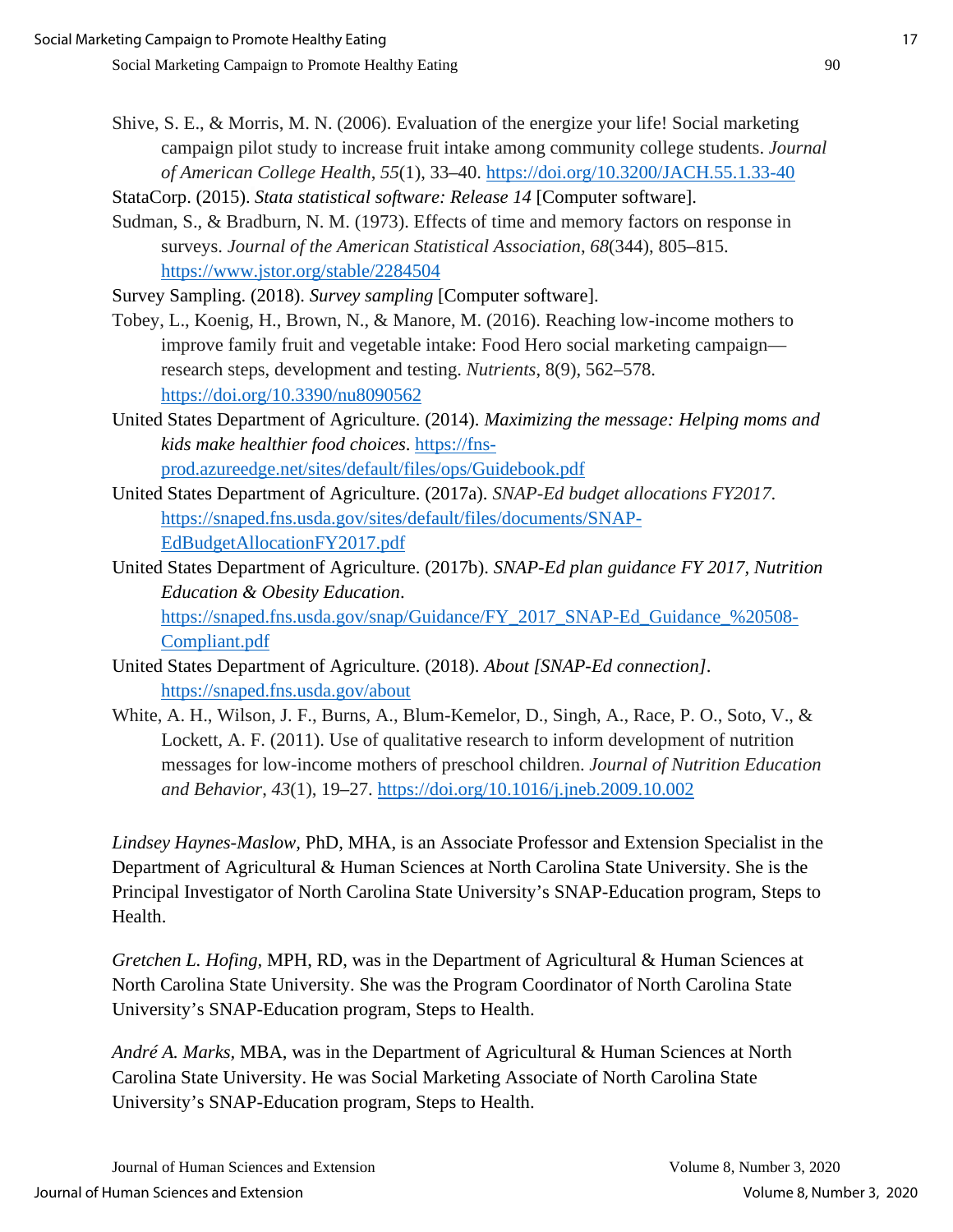# **Acknowledgements**

The study was funded by the U.S. Department of Agriculture's Supplemental Nutrition Assistance Program-Education (SNAP-Ed).